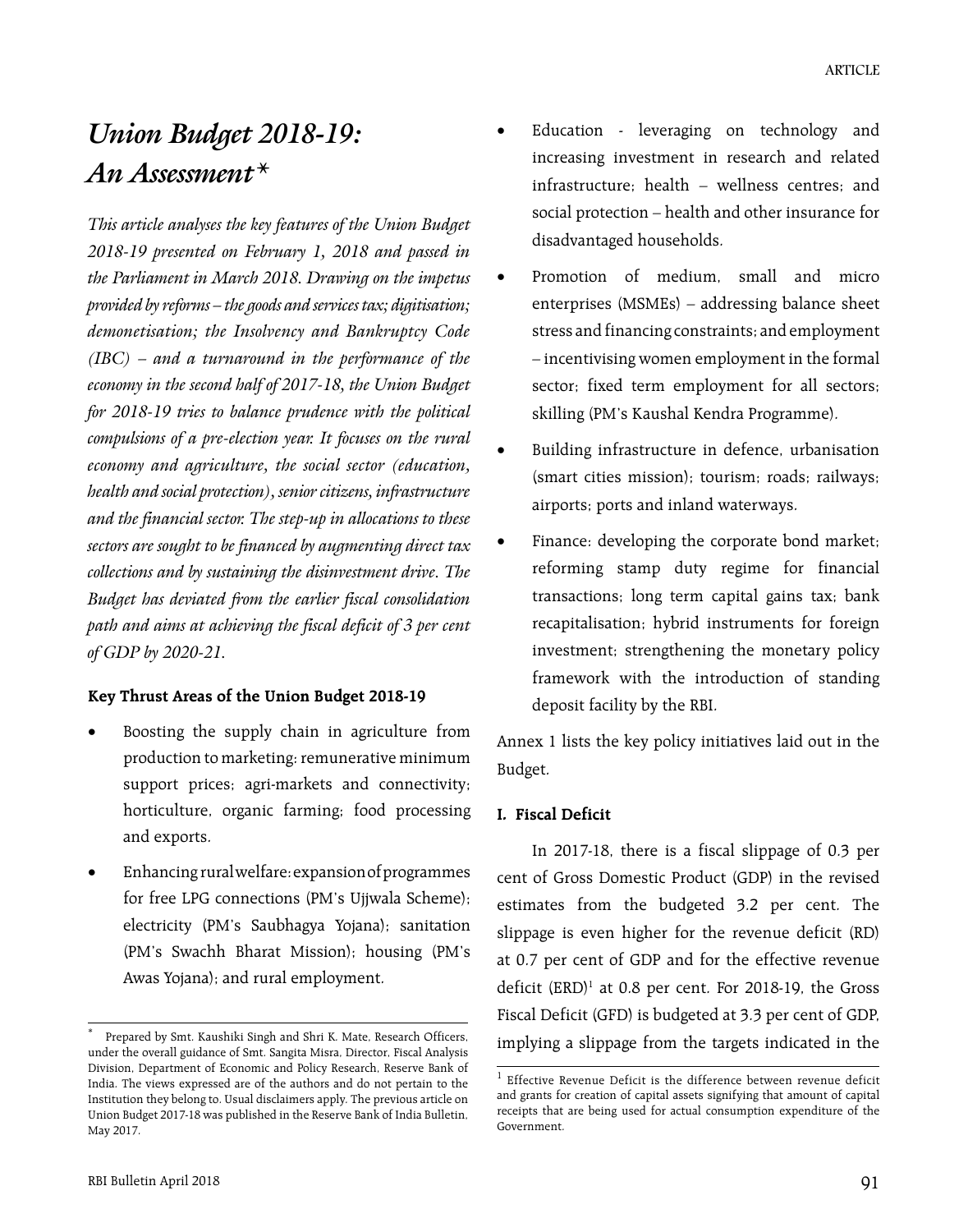|  | Union Budget 2018-19: An Assessment |
|--|-------------------------------------|
|--|-------------------------------------|

| Targets (Per cent of GDP) |     |             |                                |         |             |                         |  |  |
|---------------------------|-----|-------------|--------------------------------|---------|-------------|-------------------------|--|--|
|                           |     | 2017-18     |                                | 2018-19 |             |                         |  |  |
|                           | RE  | <b>MTEF</b> | <b>FRBM</b><br>Review<br>Panel | ВE      | <b>MTEF</b> | FRBM<br>Review<br>Panel |  |  |
| FD/GDP                    | 3.5 | 3.2         | 3.0                            | 3.3     | 3.0         | 3.0                     |  |  |
| RD/GDP                    | 2.6 | 1.9         | 2.1                            | 2.2     | 1.6         | 1.8                     |  |  |
| ERD/GDP                   | 1.5 | 0.7         |                                | 1.2     | 0.4         |                         |  |  |

| Table 1: Fiscal Deficit: Actual vis-à-vis Observable |
|------------------------------------------------------|
| Targets (Per cent of GDP)                            |

Medium Term Expenditure Framework (MTEF)/Fiscal Responsibility and Budget Management (FRBM) review roadmap (Table 1). The achievement of the target of 3.0 per cent of GDP has been deferred to 2020-21 as per the proposed new regime of the FRBM. The Government has further decided to insert adequately defined "escape and buoyancy clauses" to determine when the targets may be relaxed or tightened as the case may be<sup>2</sup>. The Government has also decided to do away with the deficit targets on revenue account, i.e. RD and consequentially, ERD.

The decomposition of GFD for 2018-19 shows that although the revenue deficit-GDP ratio is budgeted to reduce in 2018-19 vis-à-vis 2017-18, it continues to preempt almost 67 per cent of the borrowed resources as against 59 per cent in 2016-17 (Table 2).

The fiscal slippage in 2017-18 needs to be seen in the context of the reforms that are underway, especially the GST and its implementation as well as the fact that less than the full year's collections were available. Nevertheless, it might have implications for macro-economic stability while undermining

| Table 2: Decomposition of GFD (Per cent) |         |        |         |        |         |         |         |  |  |
|------------------------------------------|---------|--------|---------|--------|---------|---------|---------|--|--|
|                                          | 2015-16 |        | 2016-17 |        | 2017-18 |         | 2018-19 |  |  |
|                                          | ВE      | Actual | BE      | Actual | BE      | RE      | BE      |  |  |
| Revenue Deficit                          | 71.0    | 64.3   | 66.3    | 59.1   | 58.8    | 73.8    | 66.6    |  |  |
| Capital Outlay                           | 39.1    | 42.5   | 41.0    | 46.3   | 49.4    | 42.1    | 44.6    |  |  |
| Net Lending                              | 2.4     | 1.0    | 3.2     | 3.6    | 5.1     | 0.9     | 1.5     |  |  |
| Disinvestment                            | $-12.5$ | $-7.9$ | $-10.6$ | $-8.9$ | $-13.3$ | $-16.8$ | $-12.8$ |  |  |

<sup>2</sup> Fiscal Policy Strategy Statement, 2018-19

the confidence of external investors (RBI, Sixth Bimonthly Monetary Policy Statement, 2018). The fiscal credibility is particularly important from ratings agencies' perspective, considering that India remains a relatively high debt and high deficit country among similarly rated countries (Annex II). Also, given that India's combined deficit remains high vis-a-vis its Asian peers, there is a need for radical programme of deep fiscal adjustment requiring close coordination between the Union and the State governments (Joshi, 2017) (Annex III).

While the headline fiscal deficit numbers have been widely analysed vis-à-vis observable parameters, assessing the fiscal deficit with respect to certain unobservable parameters also provide some useful insights. International institutions like the International Monetary Fund (IMF) and the Organisation for Economic Cooperation and Development (OECD) have conducted extensive research in this area and are encouraging economies to adopt and publish fiscal stance after due adjustments for the impact on account of business cycle and other unobserved cyclical factors like asset and commodity prices (Bornhorst et al., 2011; Fedelino et al., 2009; Girouard and Andre 2005). This is crucial, particularly to enhance fiscal transparency as weakening of the fiscal balance can sometimes be masked temporarily by high output/asset price upturns. Conversely, during a recession, the fiscal balance can be overstated on account of cyclical factors.

In 2017-18, growth slowed cyclically and this contributed to some loss of tax revenue. Computing the cyclically adjusted fiscal deficit as per the IMF definition<sup>3</sup>, the business cycle impact on fiscal deficit

 $^3\,$  These have been computed based on HP and BK based potential output estimates and using revenue elasticities, both aggregated and disaggregated, as estimated for India using the IMF, OECD and ECB approach in Ghosh and Misra (2015) and Misra and Trivedi (2016).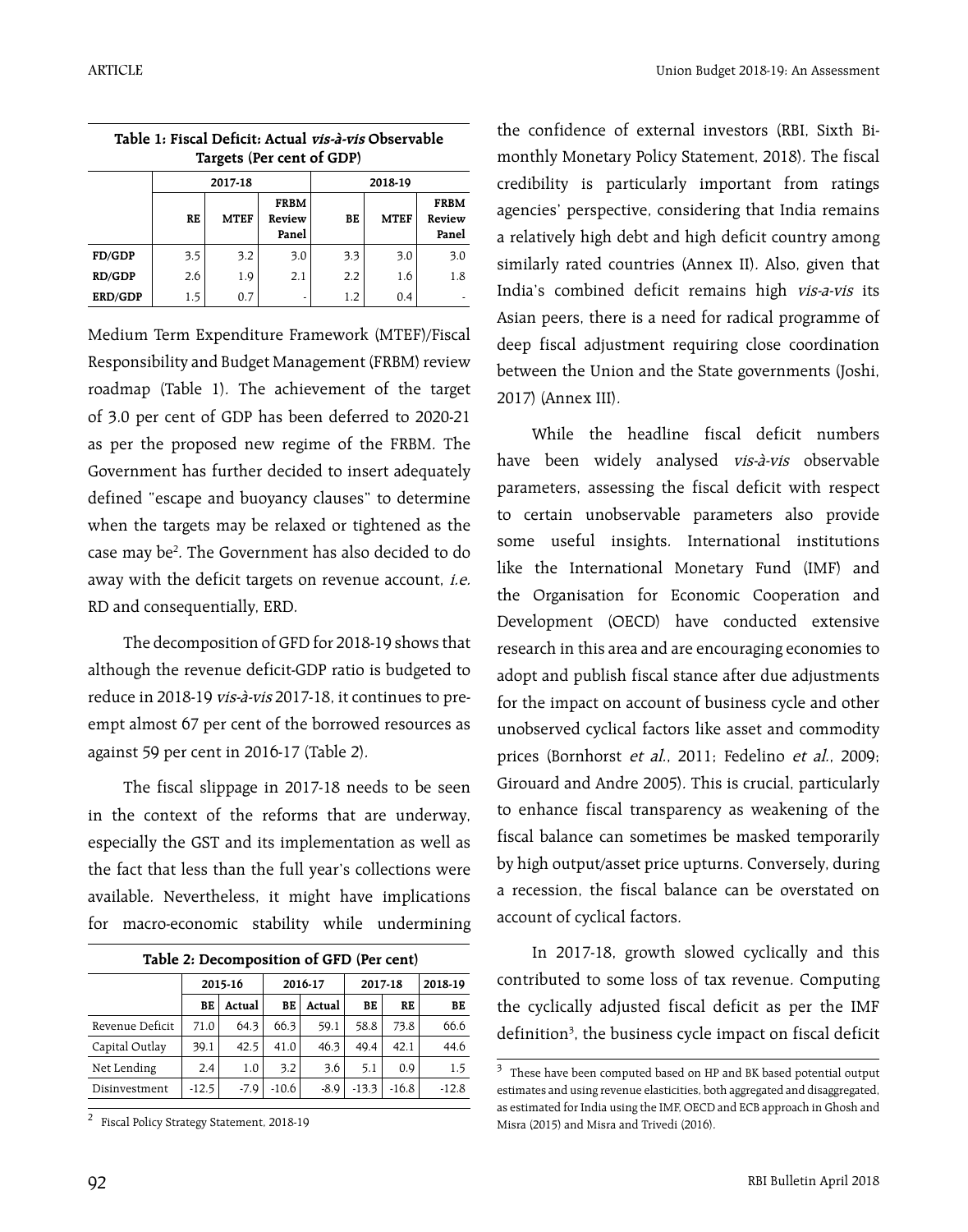

is estimated to be about 0.17 per cent of GDP in 2017-18. This implies that but for the negative output gap, the gross fiscal deficit would have been 3.3 per cent of GDP and not the headline 3.5 per cent. However, this fiscal leeway gets wiped out if one takes into account the terms of trade benefit that the fisc had enjoyed due to decline in oil prices since 2015- 16 on dual grounds: lower subsidies on Kerosene and LPG as well as higher excise on petrol and diesel as low

| Table 3: Business Cycle and Terms of Trade Effect |  |
|---------------------------------------------------|--|
| (as per cent of GDP)                              |  |

| Year       | <b>Actual Fiscal</b><br>Deficit | <b>Business</b> | Terms of<br>Cycle Benefit   Trade Benefit | Total<br><b>Benefit</b> |
|------------|---------------------------------|-----------------|-------------------------------------------|-------------------------|
| 2015-16    | 3.9                             | 0.24            | 0.32                                      | 0.56                    |
| 2016-17    | 3.5                             | 0.13            | 0.62                                      | 0.75                    |
| 2017-18 RE | 3.5                             | $-0.17$         | 0.48                                      | 0.31                    |
| 2018-19 P  | 3.3                             | Zero/negative   | negative                                  | negative                |

<sup>4</sup> Terms of trade effect have been estimated by (1) subtracting the excess excise in petrol and diesel in these years from its long term trend and (2) by adding the estimated additional subsidy that GoI would have given based on the average long run elasticity of subsidies to oil price gap. While the methodology remains as in the literature, it may be noted that terms of trade benefit has generally been computed for oil exporting countries during oil price rise (Parkyn, 2010 and Turner, 2006). However, given that India is an importer of oil, terms of trade benefit is associated with oil price decline.

prices were not completely passed on to consumers. While the benefit due to terms of trade effect is estimated at its highest in 2016-17 at 0.62 per cent of GDP, for 2017-18 it is placed at 0.48 per cent<sup>4</sup> taking the overall fiscal balance adjusted for cyclical and terms of trade effect to about 3.8 per cent (Chart 1). Going forward in 2018-19, with oil prices rising and output gap remaining close/slightly below the potential, fiscal deficit may not enjoy these terms of trade and business cycle benefits as indicated in the last row of Table 3.

#### **II. Receipts**

#### **II.1 Tax Revenue**

The Union Budget has estimated gross tax revenue to grow by 16.7 per cent in 2018-19 to 12.1 per cent of GDP (Annex IV). Net of devolution of tax revenues to States, net tax revenue is budgeted to grow by 16.6 per cent to 7.9 per cent of GDP. This is the highest budgeted tax-GDP ratio so far, reflecting the formalisation of GST and widening of the tax base (Chart 2).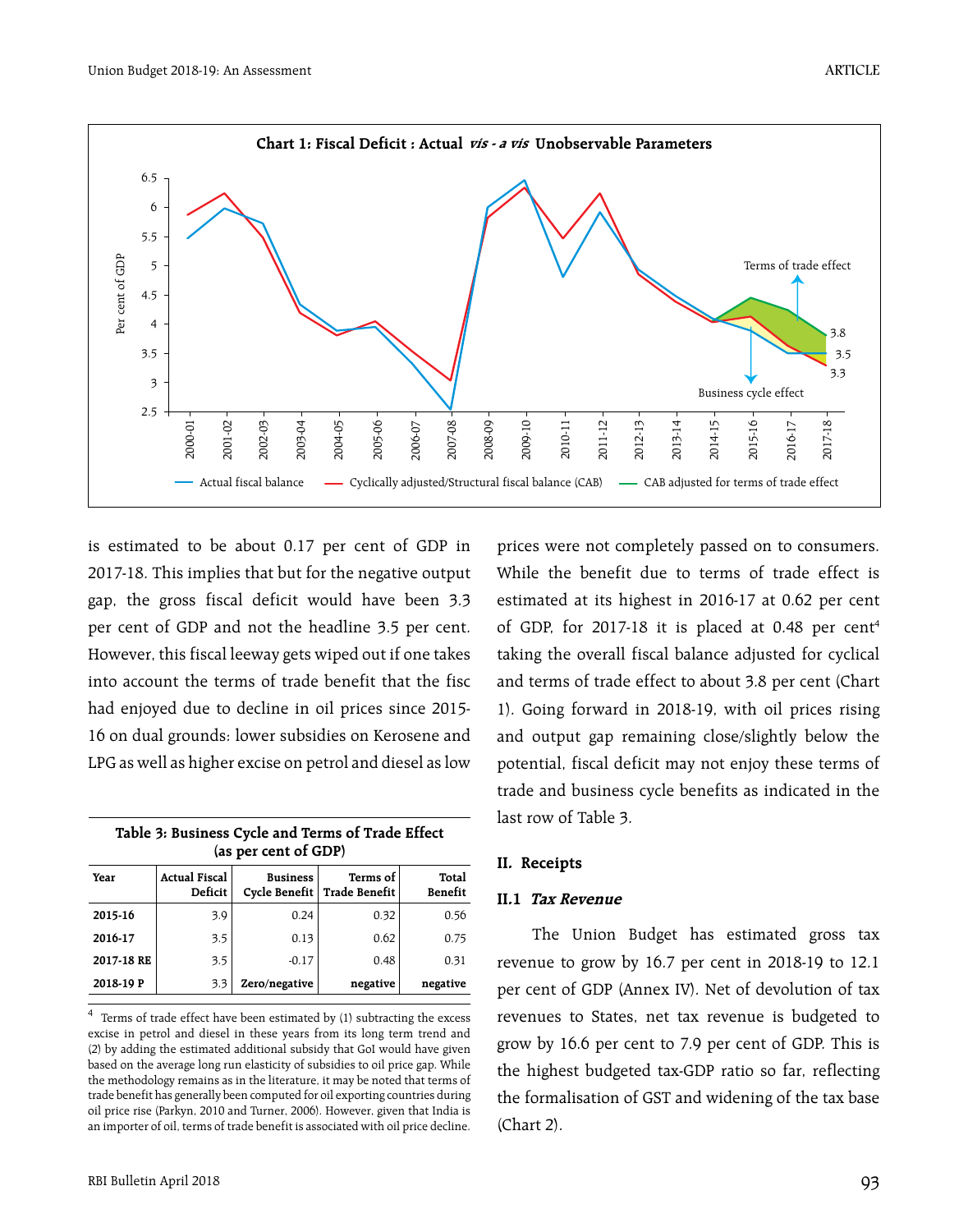

The budgeted buoyancies for all tax categories of direct taxes are higher in 2018-19 than the average of the preceding eight years (2010-11 to 2017-18) (Table 4).

#### **II.1.1 Direct Taxes**

Direct taxes are budgeted to grow by 14.4 per cent in 2018-19, mainly on account of an estimated 19.9 per cent growth in income tax collections. The number of taxpayers has increased post demonetisation. During the current financial year, 6.84 crore income-tax returns were filed as compared to 5.43 crore returns filed during the last financial year, which translates into a growth rate of 26 per cent<sup>5</sup>. Direct Taxes collections during 2017-18 have helped in making up for the shortfall in non-tax revenue.

The Government aiming to provide relief to salaried taxpayers, has announced a standard deduction of  $\bar{\bar{\mathcal{F}}}$  40,000/- in lieu of the present exemption in respect of transport allowance and reimbursement of miscellaneous medical expenses. On the other hand, the existing 3 per cent education cess will be replaced by a 4 per cent "Health and Education Cess" to be levied on the tax payable.

The corporate tax rate of 25 per cent for companies whose turnover was less than  $\bar{\tau}$  0.5 billion in financial year 2015-16 has now been extended

| Table 4: Tax Buoyancy    |                                              |                                                  |                           |                                             |  |  |  |  |  |
|--------------------------|----------------------------------------------|--------------------------------------------------|---------------------------|---------------------------------------------|--|--|--|--|--|
|                          | Average Tax Buoyancy<br>(2008-09 to 2017-18) | Post Crisis Tax Buoyancy<br>(2010-11 to 2017-18) | 2017-18 Revised Estimates | <b>Budgeted Tax Buoyancy for</b><br>2018-19 |  |  |  |  |  |
|                          |                                              |                                                  |                           | 5.                                          |  |  |  |  |  |
| <b>Gross Tax Revenue</b> | 1.01                                         | 1.22                                             | 1.34                      | 1.45                                        |  |  |  |  |  |
| Corporation Tax          | 0.87                                         | 0.87                                             | 1.62                      | 0.88                                        |  |  |  |  |  |
| Income Tax               | 1.17                                         | 1.37                                             | 2.09                      | 1.72                                        |  |  |  |  |  |
| Customs Duty             | 0.23                                         | 0.46                                             | $-3.98$                   | $-1.46$                                     |  |  |  |  |  |
| Union Excise Duty        | 0.84                                         | 1.21                                             | $-2.74$                   | $-0.54$                                     |  |  |  |  |  |
| Service Tax              | 0.75                                         | 0.79                                             | $-6.85$                   | $-8.66$                                     |  |  |  |  |  |

<sup>5</sup> GoI, Press Information Bureau, April 02, 2018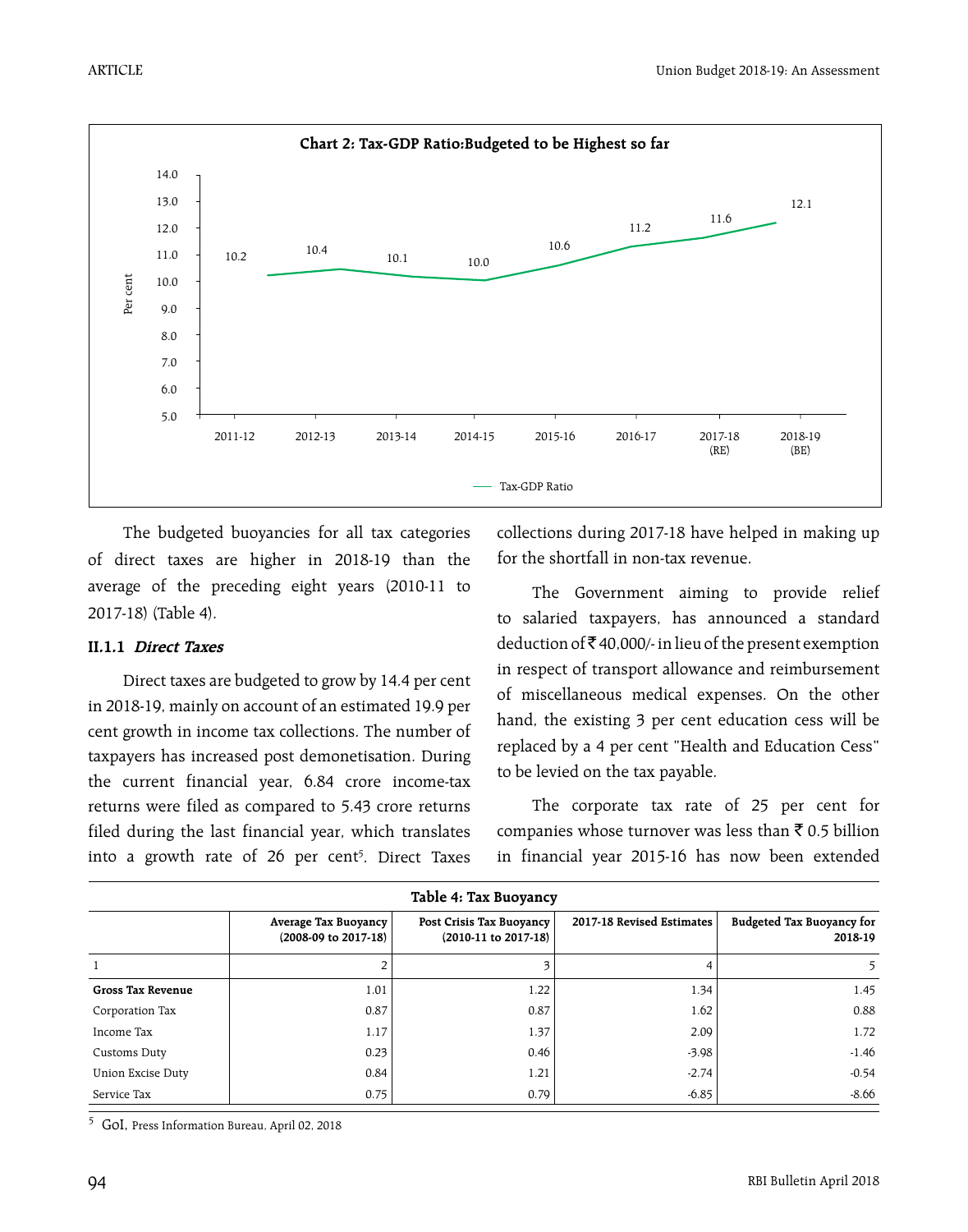to companies with turnover up to  $\bar{\tau}$  2.5 billion. The estimate of revenue forgone due to this measure is  $\overline{570}$  billion during the financial year 2018-19. The lower corporate income tax rate for 99 per cent of the companies, however, will benefit the entire class of micro, small and medium enterprises as it will leave them with higher investible surpluses. Also, it will encourage higher tax compliance in the MSME sector.

#### **II.1.2 Indirect Taxes**

Indirect taxes collection in 2017-18 exceeded 2016-17 collections by 8.7 per cent, despite receiving GST revenues only for 11 months, instead of 12 months. Indirect taxes are budgeted to grow by 19.1 per cent during 2018-19, with GST collections budgeted at  $\overline{57.4}$  trillion - an increase of 67.3 per cent and 21.5 per cent after adjusting for loss of one month collection (Table 5). On GST, while on one hand concerns have been raised on the significantly high budgeted numbers given that rationalisation of rates is still underway, on the other hand, international evidence suggests that implementation of VAT/ GST have resulted in a higher government revenue-GDP ratio over time (RBI, 2017). About 1.03 crore taxpayers have been registered under GST so far (till February 25, 2018) of which 16.42 lakh are Composition Dealers which are required to file returns every quarter<sup>6</sup>.

Customs duty on certain items have been increased – illustratively, the duty on mobile phones has been increased from 15 per cent to 20 per cent and on certain parts of TVs to 15 per cent. Though the increase in customs duty is expected to incentivise

| Table 5: GST Collections |                                       |                                       |                                           |  |  |  |  |
|--------------------------|---------------------------------------|---------------------------------------|-------------------------------------------|--|--|--|--|
|                          | 2017-18 (RE)<br>$(7 \text{ billion})$ | 2018-19 (BE)<br>$(7 \text{ billion})$ | Year-on-Year<br>Growth Rate<br>(Per cent) |  |  |  |  |
| CGST                     | 2214                                  | 6039                                  | 172.8                                     |  |  |  |  |
| <b>IGST</b>              | 1619                                  | 500                                   | $-69.1$                                   |  |  |  |  |
| Compensation Cess        | 613                                   | 900                                   | 46.7                                      |  |  |  |  |
| Total                    | 4446                                  | 7439                                  | 67.3                                      |  |  |  |  |

<sup>6</sup> GoI, Press Information Bureau, February 27, 2018

the domestic value addition and the Make in India initiative and may also promote creation of more jobs in the country, it may likely be seen as a protectionist measure attracting retaliatory actions from trading partners.

#### **II.2 Non-Tax Revenue**

Receipts from non-tax revenues are budgeted to increase in 2018-19 by 3.9 per cent. Dividend and profits from public sector enterprises (including public sector banks) and surplus transfer from the RBI were lower than the budgeted amount by 25.3 per cent during 2017-18 and are effectively budgeted to increase on the lower base (Table 6). With the merger of the Railway Budget with the Union Budget, the Railways has stopped paying dividend on the capital at charge since 2017-18.

Within receipts from economic services, net receipts from communication services  $(i.e.,$  spectrum auctions) are budgeted to be significantly higher in 2018-19 than in 2017-18 (RE) - by 58.3 per cent. Notably, net receipts from communication services were budgeted at ₹443.4 billion in 2017-18, but actual receipts ( $\overline{\mathfrak{F}}307.4$  billion) fell short mainly because of deferment of spectrum auctions.

It is observed that non tax revenues provided strong support to central government receipts in 2015-16 (27.0 per cent growth) and 2016-17 (33.2 per cent growth). With non-tax revenues in 2017-18 and 2018-19 being lower than 2016-17, the pressure will be higher on the government to achieve the tax revenue and the disinvestment targets.

| Table 6: Dividends and Profits |                   |                 |                 |                        |                 |                 |  |  |
|--------------------------------|-------------------|-----------------|-----------------|------------------------|-----------------|-----------------|--|--|
|                                | $\bar{z}$ Billion |                 |                 | Growth Rate (Per cent) |                 |                 |  |  |
|                                | 2016-17           | 2017-18<br>(RE) | 2018-19<br>(BE) | 2016-17                | 2017-18<br>(RE) | 2018-19<br>(BE) |  |  |
| Dividend and<br>Profits        | 1230.2            | 1064.3          | 1073.1          | 9.7                    | $-13.5$         | 0.8             |  |  |
| From PSEs                      | 518.5             | 548.1           | 524.9           | 69.4                   | 5.7             | $-4.2$          |  |  |
| From RBI/<br>Banks/FIs         | 711.6             | 516.2           | 548.2           | $-12.7$                | $-27.5$         | 6.2             |  |  |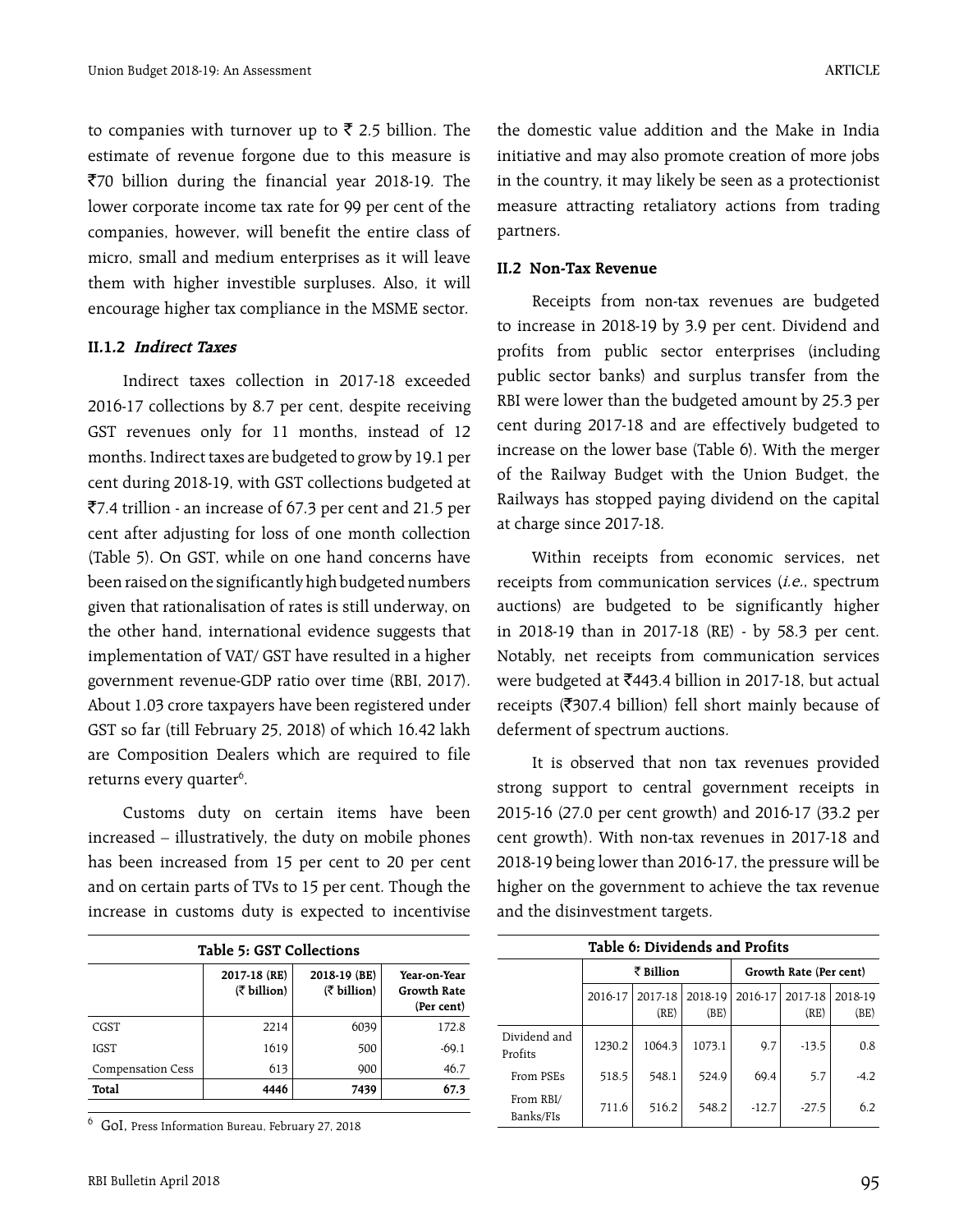

#### **II.3 Non-debt Capital Receipts**

The target for disinvestment has been pegged at ₹800 billion in 2018-19 (BE). In 2017-18 (RE), the Government exceeded the target by  $\bar{z}$ 275 billion facilitated by buoyant stock markets (Chart 3). Net recoveries of loans and advances are budgeted to decline by 30.2 per cent over 2017-18 (RE). Total nondebt capital receipts, which were  $\bar{z}$ 330 billion higher in 2017-18 (RE) than BE, are estimated to decline by 21.5 per cent in 2018-19 (BE). With the realisation of budgeted targets for disinvestment in 2017-18 for the first time since 2009-10, there is optimism on the prospects for 2018-19. This will support revenue mobilisation efforts and render the deficit financeable. Any corrections in the stock market may, however, make it challenging for the Government to meet its budgeted target in 2018-19.

#### **III. Expenditure**

Total expenditure is budgeted to grow by 10.1 per cent in 2018-19 (12.3 per cent in 2017-18 RE) (Table 7). Revenue expenditure is budgeted to grow at a higher rate than capital expenditure.

The Budget estimates for different expenditure categories deviate from the MTEF Statement (an FRBM document), which was laid before the Parliament in August 2017. Total expenditure is budgeted to be 4.4 per cent higher than in the MTEF statement, mainly on account of higher revenue expenditure, particularly pensions and petroleum subsidies (Table 8). Expenditure projections diverging in the span of five months, i.e., from the MTEF in August 2017 may pose risks to credibility of the fiscal policy stance. With the revenue-capital ratio slated to worsen from 6:1 in 2016-17 to 7:1 in 2018-19, the quality of public expenditure may remain a concern.

| Table 7: Expenditure of Central Government |             |                    |                 |                    |                       |                 |  |  |  |
|--------------------------------------------|-------------|--------------------|-----------------|--------------------|-----------------------|-----------------|--|--|--|
| Item                                       |             | Per cent of GDP    |                 | <b>Growth Rate</b> |                       |                 |  |  |  |
|                                            | 2016-<br>17 | $2017 -$<br>18(RE) | 2018-<br>19(BE) | 2016-<br>17        | $2017 -$<br>$18$ (RE) | 2018-<br>19(BE) |  |  |  |
| Total<br>Expenditure                       | 12.9        | 13.2               | 13.0            | 10.3               | 12.3                  | 10.1            |  |  |  |
| Revenue<br>Expenditure                     | 11.1        | 11.6               | 11.4            | 9.9                | 15.0                  | 10.2            |  |  |  |
| Capital<br>Expenditure                     | 1.9         | 1.6                | 1.6             | 12.5               | $-3.9$                | 9.9             |  |  |  |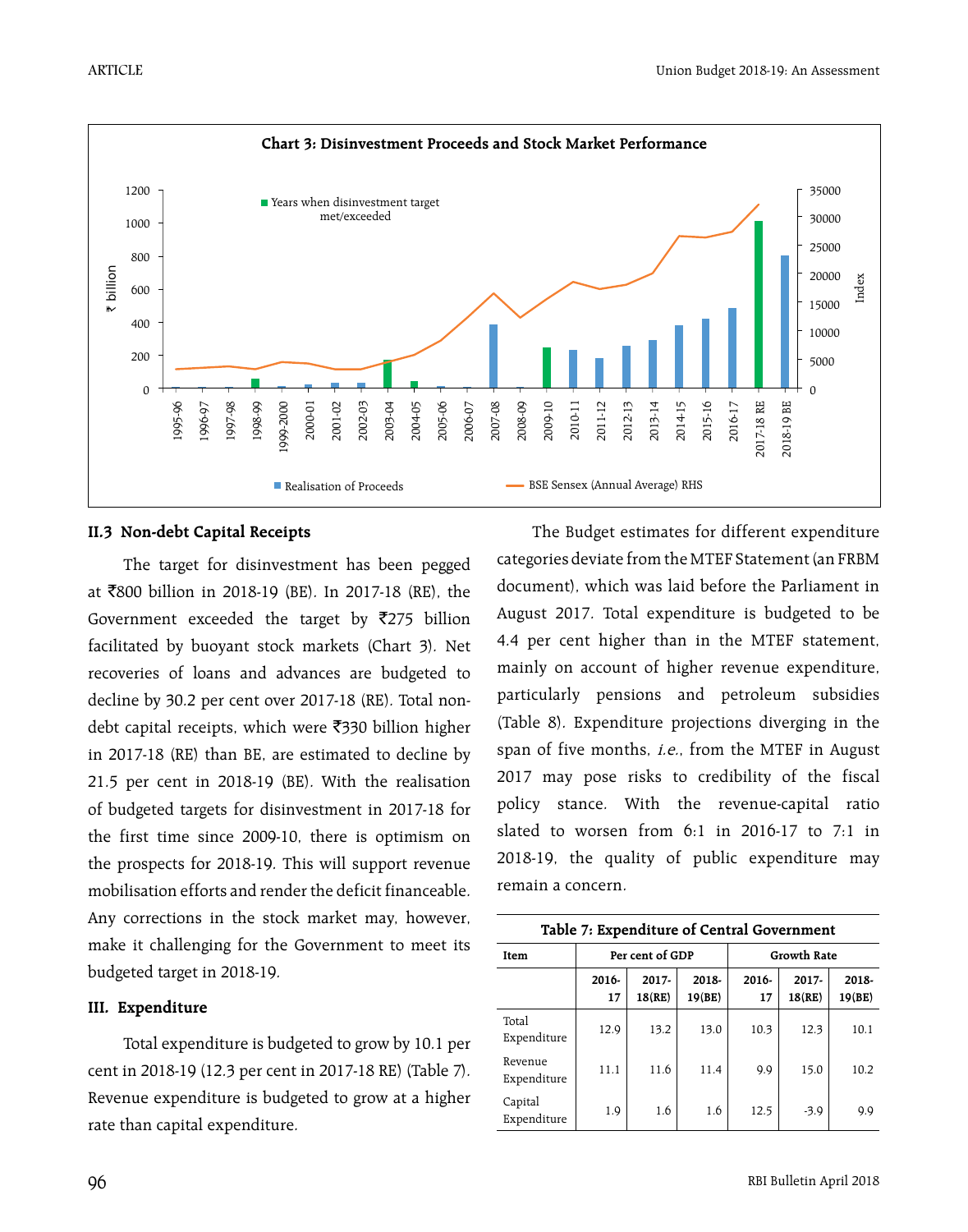|    | (₹ Billion)              |                    |                                    |                                 |          |  |  |
|----|--------------------------|--------------------|------------------------------------|---------------------------------|----------|--|--|
|    | <b>Expenditure Items</b> |                    | 2018-19                            | $Different =$<br><b>BE-MTEF</b> |          |  |  |
|    |                          | Budget<br>Estimate | Projection<br>by MTEF<br>Statement | ₹ Billion                       | Per cent |  |  |
| I. | Revenue Expenditure      | 21417.7            | 19990.1                            | 1427.7                          | 7.1      |  |  |
|    | of which                 |                    |                                    |                                 |          |  |  |
|    | (i)<br>Interest          | 5758.0             | 5644.0                             | 114.0                           | 2.0      |  |  |
|    | (ii)<br>Pension          | 1684.7             | 1443.2                             | 241.5                           | 16.7     |  |  |
|    | (iii) Major Subsidies    | 2643.3             | 2630.0                             | 13.4                            | 0.5      |  |  |
|    | a. Fertiliser            | 700.8              | 700.0                              | 0.8                             | 0.1      |  |  |
|    | b. Food                  | 1693.2             | 1750.0                             | $-56.8$                         | $-3.2$   |  |  |
|    | c. Petroleum             | 249.3              | 180.0                              | 69.3                            | 38.5     |  |  |
| Н. | Capital Expenditure      | 3004.4             | 3410.0                             | $-405.6$                        | $-11.9$  |  |  |
|    | III. Total Expenditure   | 24422.1            | 23400.1                            | 1022.1                          | 4.4      |  |  |

**Table 8: Budget Estimate (BE) vis-s-vis MTEF Statement**

#### **III.1 Capital Expenditure**

Capital expenditure which is growth inducing has been proposed to be raised by 9.9 per cent in 2018- 19 over the revised estimates of 2017-18, marking a decline of 3.0 per cent when compared with BE of 2017-18. Capital Outlay (capital expenditure excluding loans and advances) is budgeted to increase by 12.6 per cent in 2018-19, a marginal rise over BE but sharply higher than 1.6 per cent in 2017-18 (RE). Capital outlay on major infrastructure is estimated to grow by a robust 23.0 per cent in 2018-19 (BE) - as against a decline of (-) 2.1 per cent in 2017-18 (RE) - led by the railways, roads and bridges

(Table 9). Expenditure on civil aviation, on the other hand, is in contraction, as it has been since 2016-17, the sector is being encouraged to tap the market through borrowings and asset monetisation rather than rely on budgetary support. The budgeted allocation for communications (growth of 0.5 per cent over 2017-18 RE) may not seem to be in consonance with the objective of gradual transformation towards a digital economy.

In a partial equilibrium framework, a rise of ₹207 billion in capital outlay is likely to increase output by  $\overline{5}434$  billion (about 0.2 % of GDP in 2018-19), assuming the capital outlay multiplier to be 2.10 (Jain and Kumar; 2013). It may be noted that amongst its peer EMEs, India's share of GDP spent on capital expenditure is low despite relatively higher fiscal deficit (Chart 4) (Akin et al; 2017). Actual capital expenditure, however, would be higher than the budget estimates if the internal and extra budgetary resources (IEBR) deployed by the central Public Sector Units (PSUs) and commercial departmental undertakings are considered. It, therefore, needs to be recognised that the Government is now financing important expenditure of capital nature through extra budgetary resources (EBR).

| Table 9: Capital Outlay     |         |             |         |         |         |                  |              |  |
|-----------------------------|---------|-------------|---------|---------|---------|------------------|--------------|--|
|                             | 2015-16 | 2016-17     | 2017-18 | 2018-19 | 2016-17 | 2017-18(RE)      | 2018-19 (BE) |  |
|                             |         |             | (RE)    | (BE)    |         |                  |              |  |
|                             |         | (₹ Billion) |         |         |         | (Percent Change) |              |  |
| 1. Total Capital Outlay     | 1467.3  | 1614.3      | 1640.1  | 1846.8  | 10.0    | 1.6              | 12.6         |  |
| (Excluding defence)         |         |             |         |         |         |                  |              |  |
| 1.1 Major Infrastructure    | 737.8   | 1001.2      | 980.4   | 1206.1  | 35.7    | $-2.1$           | 23.0         |  |
| Irrigation                  | 0.9     | 0.8         | 3.2     | 6.2     | $-8.5$  | 285.5            | 95.3         |  |
| Energy                      | 19.4    | 45.3        | 28.0    | 52.6    | 133.2   | $-38.3$          | 88.1         |  |
| Indian Railways             | 350.1   | 452.3       | 400.0   | 530.6   | 29.2    | $-11.6$          | 32.7         |  |
| Roads and Bridges           | 296.4   | 437.7       | 480.3   | 557.2   | 47.7    | 9.7              | 16.0         |  |
| Civil Aviation              | 33.6    | 27.1        | 18.4    | 7.2     | $-19.4$ | $-31.9$          | $-60.9$      |  |
| Ports and Light Houses      | 1.9     | 3.2         | 1.7     | 3.3     | 66.9    | $-46.5$          | 91.7         |  |
| Communications              | 35.5    | 34.8        | 48.8    | 49.0    | $-2.0$  | 40.4             | 0.5          |  |
| 1.2 Industry and Minerals   | 36.2    | 41.4        | 42.6    | 45.0    | 14.1    | 3.0              | 5.5          |  |
| 1.3 Science, Technology and | 40.4    | 52.3        | 53.2    | 70.5    | 29.5    | 1.7              | 32.5         |  |
| Environment                 |         |             |         |         |         |                  |              |  |
| 1.4 Others                  | 652.9   | 519.4       | 563.9   | 525.3   | $-20.4$ | 8.6              | $-6.8$       |  |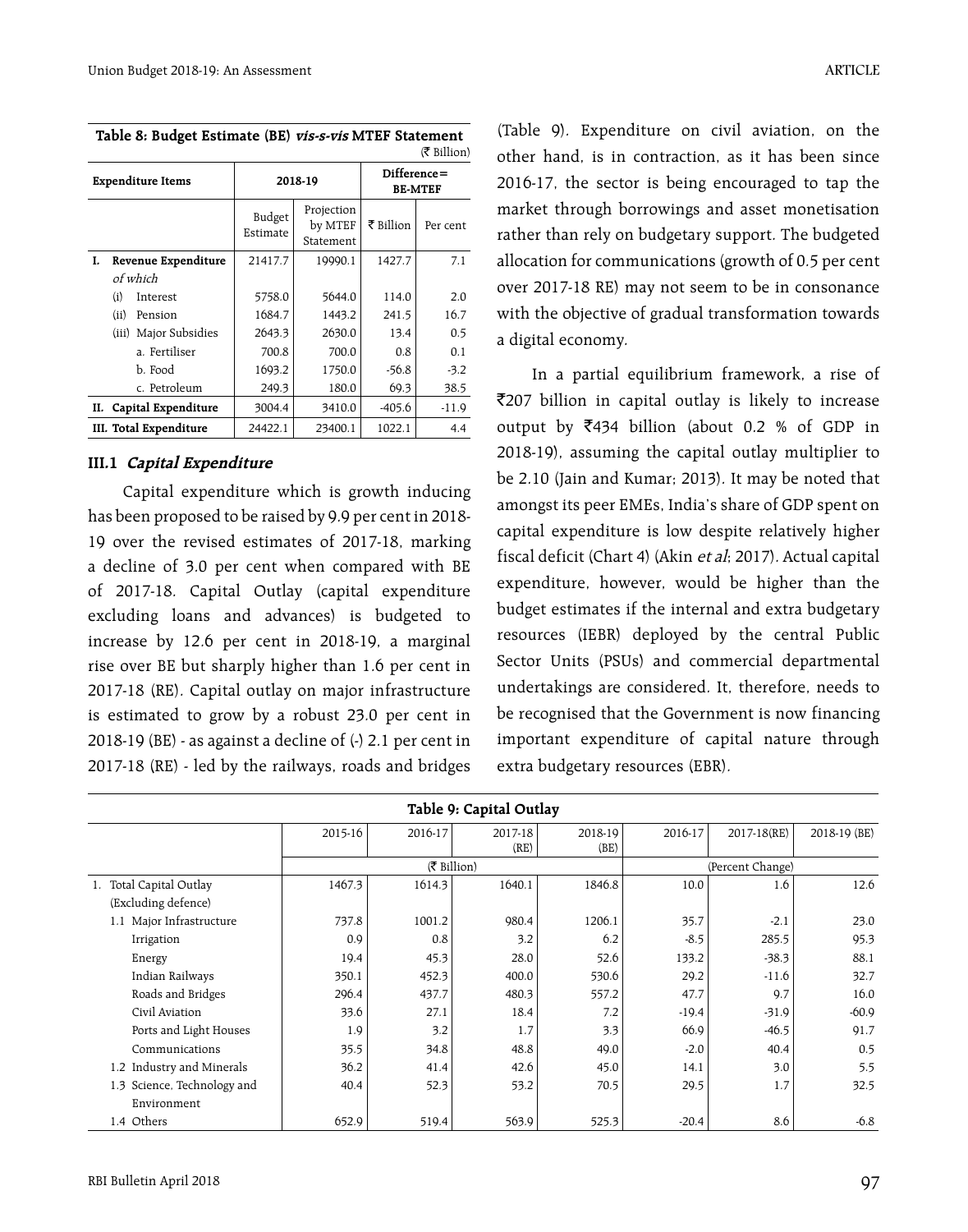

With the National Health Protection Scheme under the ''Ayushman Bharat'' programme aimed at interventions in the primary, secondary and tertiary care system and the reform of the education system, the expenditure on health and education, together, is budgeted to grow by 4.6 per cent as per the Union Budget 2018-19. In terms of GDP, the social sector expenditure, primarily constituting health and education in India continues to remain woefully below peers (Chart 5).



7 Average of three years viz., 2013-14 to 2015-16 has been taken for Central Government capital expenditure and fiscal balance for the countries depicted in the graph. The data has been sourced from ADB Statistical Database; Central Bank of Mexico; Central Bank of Sri Lanka; Budget Management Department, Philippines; Central Bank of Peru and Union Budget Documents, India.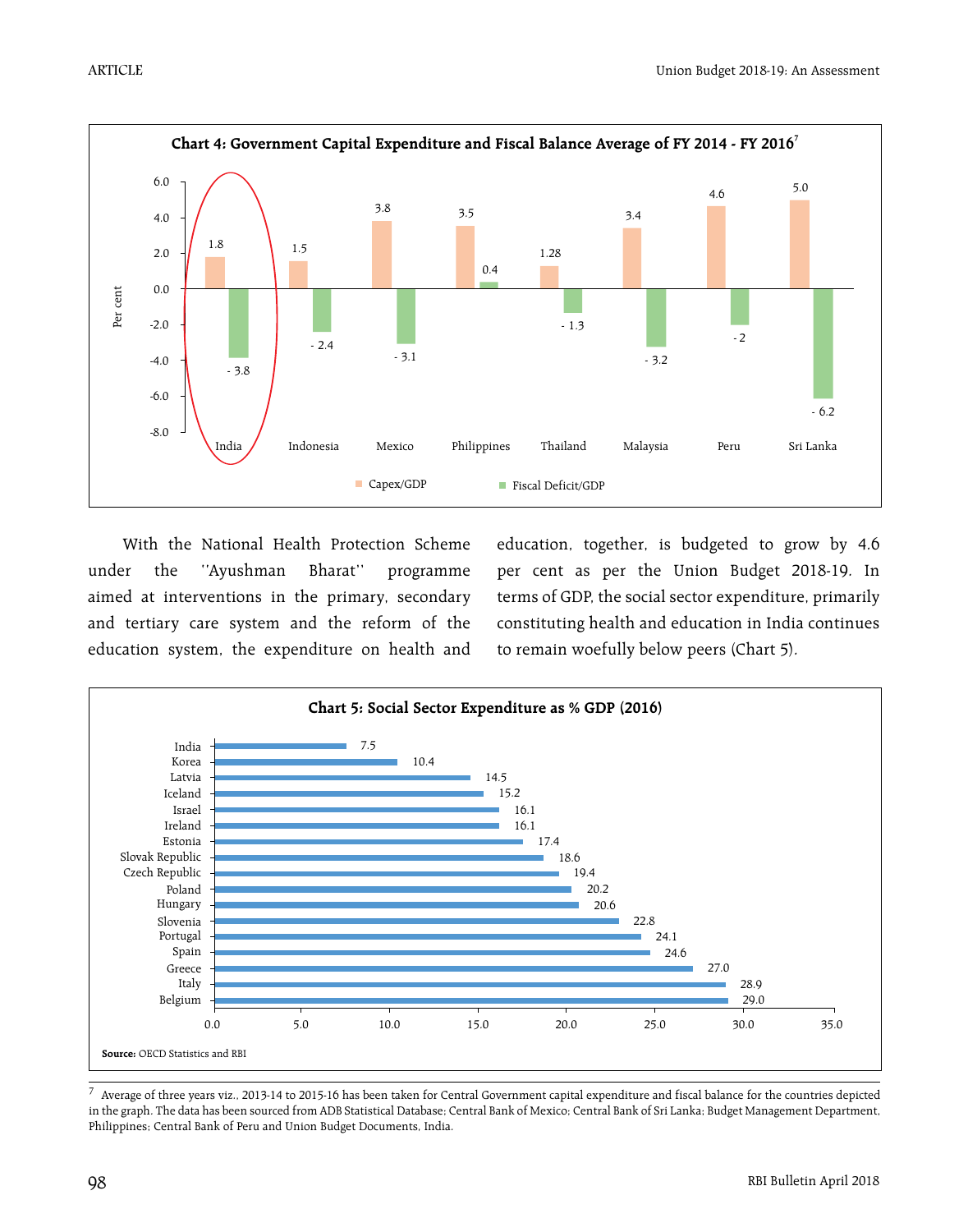#### **III.2 Subsidies and Interest Payments**

Subsidies and interest payments constitute a major portion of government's committed revenue expenditure. In contrast to 2017-18 (RE) when major subsidies declined by  $\bar{\mathfrak{e}}$ 106.2 billion from the budget estimates in a broad-based manner, they are slated to increase by 15.1 per cent in 2018-19 mainly on account of increase in food subsidies by 20.7 per cent. The share of major subsidies is, however, budgeted to remain unchanged at 1.4 per cent of GDP in 2018-19 (BE) (Table 10).

Given the likely hardening of global crude and gas prices, petroleum and fertiliser subsidies, however, may rise. Owing to the farmer distress, minimum support prices have also risen reflecting itself in slight increase in food subsidy. Going forward, the budgetary outgo on major subsidies, however, should fall in the medium term *via* targeting and better coverage, through the direct benefit transfer (DBT) scheme and digitisation, which could reduce leakages.

Interest payments are budgeted to increase by 8.5 per cent in 2018-19 over 2017-18 (RE). In 2018-19 (BE), interest payments have been estimated at ₹5758 billion constituting 26.9 per cent of budgeted revenue expenditure and 23.6 per cent of the total budgeted expenditure of the central government, respectively. They are budgeted to be around 3.1 per cent of GDP in 2018-19 marginally lower than 3.2 per cent in 2017-18 (RE). The buoyancy in revenues are

expected to mitigate the interest payment outgo of the Government<sup>8</sup>.

Annex V presents the key receipts, expenditure and deficit indicators at a glance.

#### **IV. Financing of Deficit**

Gross market borrowing for 2018-19 is estimated at  $\bar{\xi}$ 6,055 billion, higher by about 1.1 per cent over the preceding year's level. Net market borrowing at `3,991 billion is, however, estimated to decline by 2.6 per cent during the same period on account of higher repayments during the year (Table 11). Switches (gross) of securities (which is cash neutral) and net buyback of  $\bar{\tau}$ 281 billion and  $\bar{\tau}$ 719 billion, respectively, are also provided for<sup>9</sup>. Net market borrowing through dated securities accounting for 63.9 per cent of the GFD in 2018-19 (BE) is lower than 68.9 per cent in 2017-18 (RE). The Union Budget has provided for gross issuance of cash management bills (CMBs) at  $\bar{z}$ 1 trillion for cash management operations and not for funding the GFD. The net issuances of CMB is nil for 2018-19 (BE). Government aims to raise  $\overline{\xi}$ 50 billion via Sovereign Gold Bonds (SGBs) in 2018-19. Going forward, fiscal slippage concerns and concomitant higher borrowing requirements may have implications for the economy wide cost of borrowing and could crowd out productive private sector investment (RBI, MPR, 2018). Also, the potential interest savings due to reduced reliance on the market may not

|                              |                   |          |              |          |              |          |              | (Amount in ₹ Billion) |
|------------------------------|-------------------|----------|--------------|----------|--------------|----------|--------------|-----------------------|
| Items                        | 2016-17 (Actuals) |          | 2017-18 (BE) |          | 2017-18 (RE) |          | 2018-19 (BE) |                       |
|                              | Amount            | % to GDP | Amount       | % to GDP | Amount       | % to GDP | Amount       | % to GDP              |
| <b>Total Major Subsidies</b> | 2,040.2           | 1.3      | 2,403.4      | 1.4      | 2,297.2      | 1.4      | 2,643.4      | 1.4                   |
| Food                         | 1,101.7           | 0.7      | 1,453.4      | 0.9      | 1,402.8      | 0.8      | 1,693.2      | 0.9                   |
| Fertiliser<br>ii.            | 663.1             | 0.4      | 700.0        | 0.4      | 649.7        | 0.4      | 700.8        | 0.4                   |
| Petroleum<br>iii.            | 275.4             | 0.2      | 250.0        | 0.1      | 244.6        | 0.1      | 249.3        | 0.1                   |

**Table 10: Major Subsidies of Central Government** 

 $^8$  Medium Term Expenditure Framework Statement, 2017

<sup>9</sup> It may be noted that subsequent to budget announcement, the GoI, in its press release dated March 26 2018 has announced a reduction in financing *via* market borrowing by `500 billion, with `250 billion each to be financed by buybacks and National Small Savings Fund (NSSF).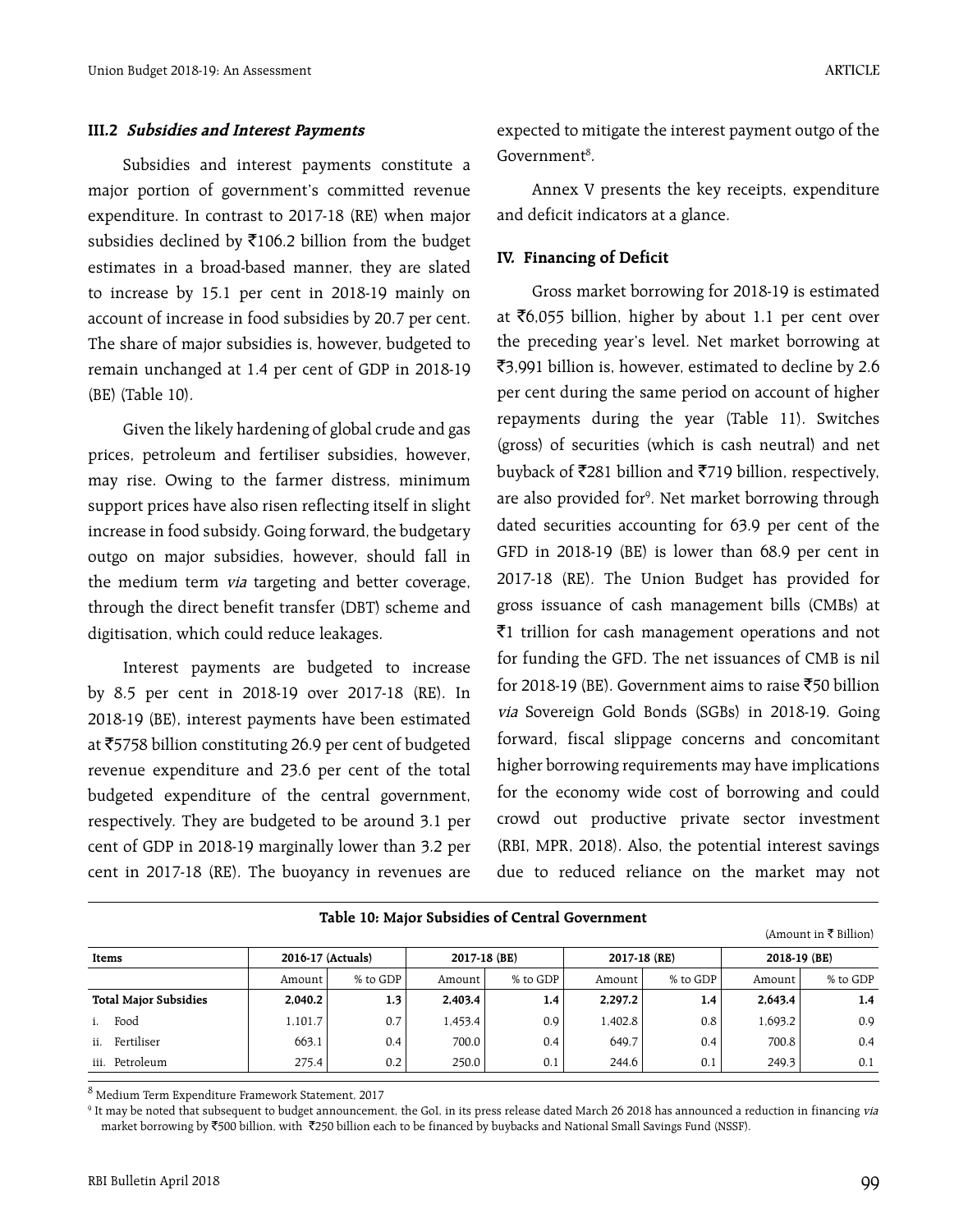|  |  |  | Union Budget 2018-19: An Assessment |  |
|--|--|--|-------------------------------------|--|
|--|--|--|-------------------------------------|--|

| Table 11: GFD Financing     |                |           |          |  |  |  |  |  |  |
|-----------------------------|----------------|-----------|----------|--|--|--|--|--|--|
| (₹ Billion)                 |                |           |          |  |  |  |  |  |  |
| Item                        | 2016-17        | 2017-18   | 2018-19  |  |  |  |  |  |  |
|                             | (Actual)       | (RE)      | (BE)     |  |  |  |  |  |  |
| 1                           | $\overline{2}$ | 3         | 4        |  |  |  |  |  |  |
| <b>Gross Fiscal Deficit</b> | 5,356.18       | 5,948.49  | 6,242.76 |  |  |  |  |  |  |
|                             | (100.0)        | (100.0)   | (100.0)  |  |  |  |  |  |  |
| Financed by                 |                |           |          |  |  |  |  |  |  |
| Net Market Borrowings*      | 3,381.49       | 4098.57   | 3991.20  |  |  |  |  |  |  |
|                             | (63.1)         | (68.9)    | (63.9)   |  |  |  |  |  |  |
| Other treasury bills        | 170.57         | 700.07    | 80.00    |  |  |  |  |  |  |
|                             | (3.2)          | (11.8)    | (1.3)    |  |  |  |  |  |  |
| Securities Issued against   | 674.35         | 1.026.28  | 750.00   |  |  |  |  |  |  |
| Small Savings (net)         | (12.6)         | (17.3)    | (12.0)   |  |  |  |  |  |  |
| External Assistance         | 179.97         | 24.18     | $-25.89$ |  |  |  |  |  |  |
|                             | (3.4)          | (0.4)     | $-(0.4)$ |  |  |  |  |  |  |
| State Provident Fund        | 177.45         | 150.00    | 170.00   |  |  |  |  |  |  |
|                             | (3.3)          | (2.5)     | (2.7)    |  |  |  |  |  |  |
| <b>NSSF</b>                 | 154.51         | $-415.54$ | 0.00     |  |  |  |  |  |  |
|                             | (2.9)          | $-(7.0)$  | (0.0)    |  |  |  |  |  |  |
| Reserve Fund                | $-64.36$       | 6.70      | 31.14    |  |  |  |  |  |  |
|                             | $-(1.2)$       | (0.1)     | (0.5)    |  |  |  |  |  |  |
| Deposits and Advances       | 177.92         | 168.45    | 159.10   |  |  |  |  |  |  |
|                             | (3.3)          | (2.8)     | (2.5)    |  |  |  |  |  |  |
| Draw Down of Cash Balances  | $-88.95$       | $-393.79$ | 430.66   |  |  |  |  |  |  |
|                             | $-(1.7)$       | $-(6.6)$  | (6.9)    |  |  |  |  |  |  |
| Others                      | 593.23         | 583.58    | 656.54   |  |  |  |  |  |  |
|                             | (11.1)         | (9.8)     | (10.5)   |  |  |  |  |  |  |

\*Includes Dated Securities and 364-day Treasury Bills, taking into account the net impact of switching of securities and buybacks.

**Note:** Figures in parenthesis represent percentages to GFD.

accrue with higher recourse to NSSF and other small savings.

## **V. Liabilities**

Total liabilities-GDP ratio of the Central Government is budgeted to decline to 47.8 per cent in 2018-19 from 49.1 per cent in 2017-18 (RE). Notably, the Government has accepted the key recommendation of the Fiscal Reform and Budget Management Committee, 2017 relating to adoption of the Debt Rule and has decided to bring down Central Government's Debt to GDP ratio to 40 per cent by 2024-25. Interest payments as proportion of revenue receipts, which is an indicator of debt servicing capacity, is budgeted to decrease marginally from the previous year (Chart 6).

## **VI. Resource Transfers from Centre to States in 2018-19**

Following the recommendation of the 14<sup>th</sup> Finance Commission, the States' share of tax devolution was increased from 32 to 42 per cent of the divisible pool, serving the twin objectives of increasing the flow of unconditional transfers to the States and yet leaving appropriate fiscal space for the Union to carry out specific-purpose transfers to the States.

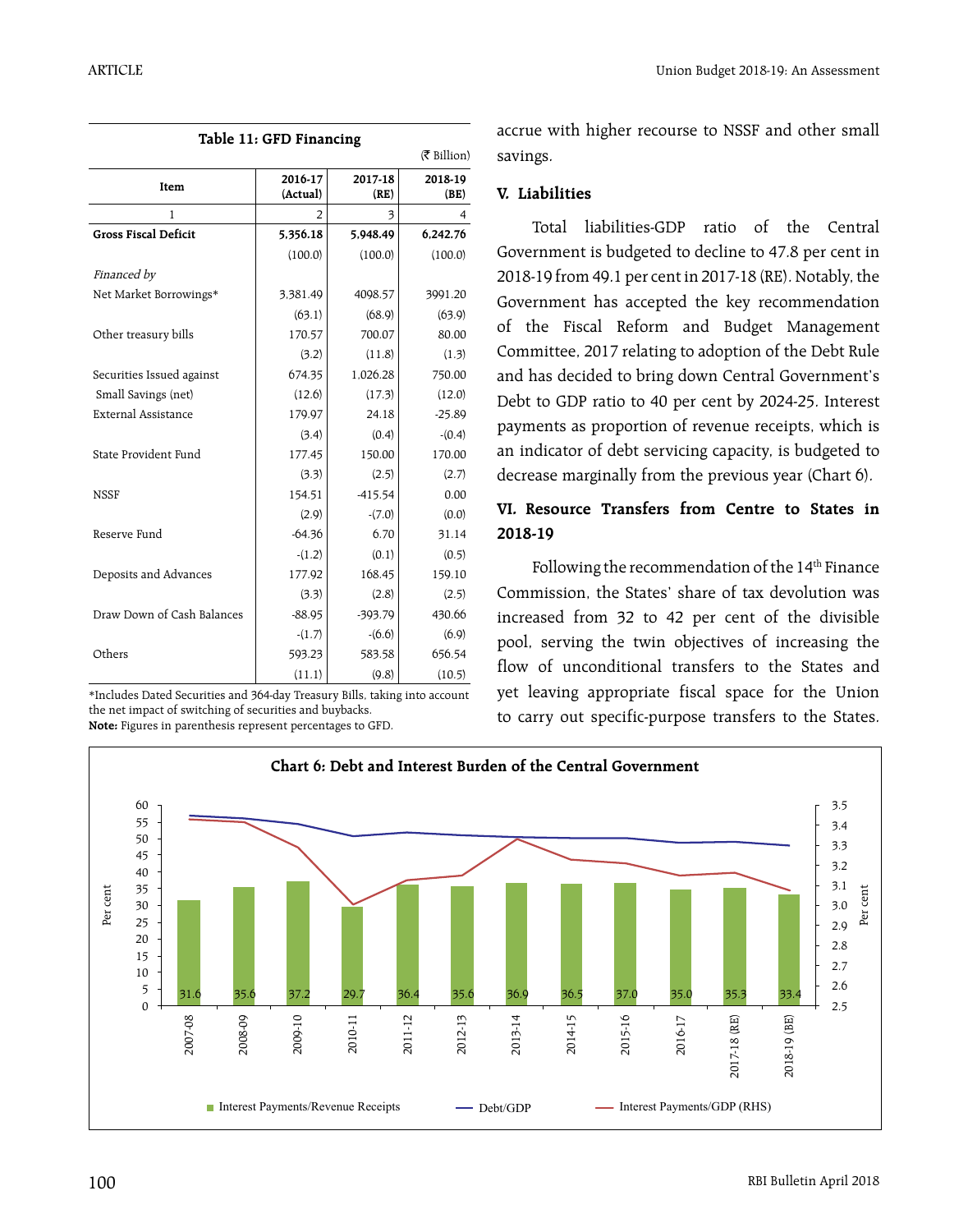Given the above background, gross transfer to state governments is expected to increase marginally during 2018-19, largely driven by tax devolution and 'finance commission grants', even as growth in transfer through different schemes has decelerated sharply. Centre is expected to transfer  $\overline{5}7,881$  billion in the form of tax devolution to the state governments in 2018-19, which is around 17.0 per cent higher than the transfer made a year ago. This sharp increase is expected assuming a buoyant tax collection in 2018-19.

In the Fiscal Policy Strategy Statement, it is highlighted that state governments seem to be moving close to their targeted fiscal consolidation – in part because the centre has guaranteed them a large increase in their indirect tax take, as part of the GST agreement. The transfer of GST compensation cess to states is fiscal neutral as the above amounts have been levied

as a cess over the peak rate of 28 per cent on certain specified luxury and demerit goods, like tobacco and tobacco products, pan masala, aerated waters, motor vehicles. This is proposed to be introduced for a period of five years to compensate States for any revenue loss on account of implementation of GST. The amounts are transferred to a non-lapsable fund in the public account called the GST Compensation Fund as per the Section 10 of the GST (Compensation to States) Act, 2017.

Growth in transfer under centrally sponsored schemes, which has a share of around 22.0 per cent in the gross transfer, is expected to decelerate sharply by 5.3 percent in 2018-19 as against a growth of 16.8 per cent a year ago. The transfer to states (per cent to GDP) is expected to increase by 10 basis points in 2018-19 in both gross and net terms (Table 12).

|      | Table 12: Resource Transfer to States                                 |         |                 |                 |  |         |                         |                 |                 |                          |                 |
|------|-----------------------------------------------------------------------|---------|-----------------|-----------------|--|---------|-------------------------|-----------------|-----------------|--------------------------|-----------------|
|      |                                                                       | 2016-17 | 2017-18<br>(RE) | 2018-19<br>(BE) |  | 2016-17 | 2017-18<br>(RE)         | 2018-19<br>(BE) | 2017-18<br>(RE) |                          | 2018-19<br>(BE) |
|      |                                                                       |         | Amount          |                 |  |         | Share in Total Transfer |                 |                 | Growth                   |                 |
|      |                                                                       |         | ₹ Billion       |                 |  |         | Per cent                |                 |                 | Per cent                 |                 |
| I.   | Devolution of States' share in Taxes                                  | 6080.0  | 6730.1          | 7880.9          |  | 61.7    | 60.3                    | 62.1            | 10.7            |                          | 17.1            |
| II.  | Some Important Items of Transfer                                      | 480.5   | 393.9           | 544.8           |  | 4.9     | 3.5                     | 4.3             | $-18.0$         |                          | 38.3            |
|      | Of which                                                              |         |                 |                 |  |         |                         |                 |                 |                          |                 |
|      | a. Externally Aided Projects - Loan                                   | 177.6   | 175.0           | 200.0           |  | 1.8     | 1.6                     | 1.6             | $-1.5$          |                          | 14.3            |
|      | b. Special Assistance                                                 | 109.0   | 70.0            | 150.0           |  | 1.1     | 0.6                     | 1.2             | $-35.8$         |                          | 114.3           |
| III. | <b>Finance Commission Grants</b>                                      | 955.5   | 1014.9          | 1093.7          |  | 9.7     | 9.1                     | 8.6             | 6.2             |                          | 7.8             |
|      | Of which                                                              |         |                 |                 |  |         |                         |                 |                 |                          |                 |
|      | a. Grant for Rural Local Bodies                                       | 313.7   | 390.4           | 450.7           |  | 3.2     | 3.5                     | 3.6             | 24.5            |                          | 15.4            |
|      | Grants for Urban Local Bodies<br>b.                                   | 145.0   | 172.5           | 198.7           |  | 1.5     | 1.5                     | 1.6             | 19.0            |                          | 15.2            |
|      | c. Post Devolution Revenue Deficit Grants                             | 413.1   | 358.2           | 345.8           |  | 4.2     | 3.2                     | 2.7             | $-13.3$         |                          | $-3.5$          |
| IV.  | <b>Total Transfer to States</b><br>[Other than $(I) + (II) + (III)$ ] | 2289.6  | 2967.2          | 3109.9          |  | 23.2    | 26.6                    | 24.5            | 29.6            |                          | 4.8             |
|      | a. Under Centrally Sponsored Schemes (Revenue)                        | 2258.5  | 2637.8          | 2777.5          |  | 22.9    | 23.6                    | 21.9            | 16.8            |                          | 5.3             |
|      | b. Under Central Sector Schemes                                       | 24.1    | 317.65          | 321.9           |  | 0.2     | 2.8                     | 2.5             | 1219.7          |                          | 1.3             |
| V.   | Total Transfer to Delhi and Puducherry                                | 51.1    | 52.7            | 65.0            |  | 0.5     | 0.5                     | 0.5             | 3.1             |                          | 23.3            |
| VI.  | Gross Transfers to States/UTs                                         | 9856.7  | 11158.8         | 12694.4         |  | 100.0   | 100.0                   | 100.0           | 13.2            |                          | 13.8            |
| VII. | Less Recovery of Loans and Advances                                   | 125.8   | 93.0            | 96.0            |  |         |                         |                 | $-26.1$         |                          | 3.2             |
|      | VIII. Net Transfers (VI-VII)                                          | 9731.0  | 11065.8         | 12598.4         |  |         |                         |                 | 13.7            |                          | 13.9            |
| IX.  | Gross Transfers / GDP (per cent)                                      | 6.5     | 6.7             | 6.8             |  |         |                         |                 |                 | $\overline{\phantom{a}}$ |                 |
| Х.   | Net Transfers / GDP (per cent)                                        | 6.4     | 6.6             | 6.7             |  |         |                         |                 |                 |                          |                 |

**Source**: Union Budget 2018-19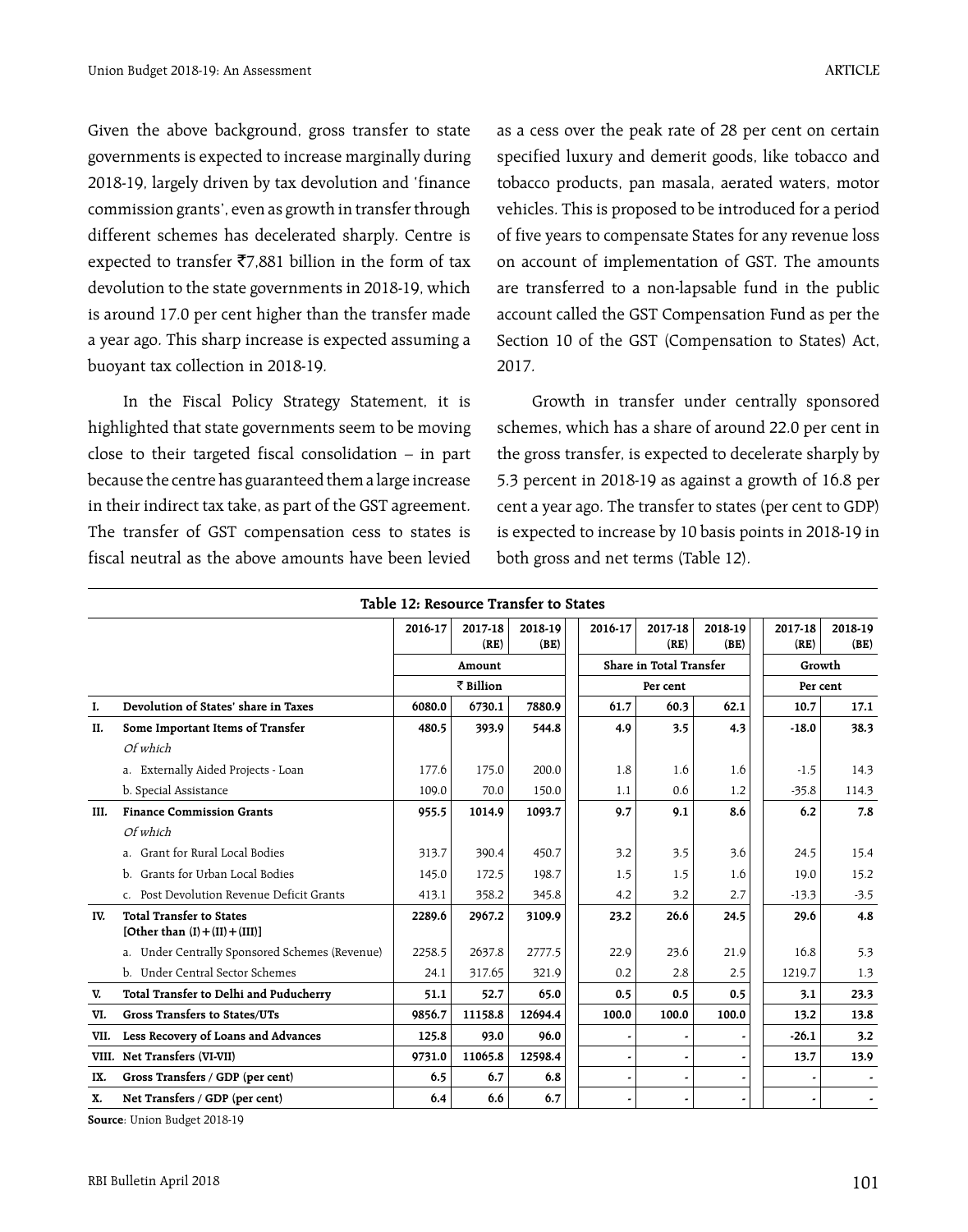# **VII. Other Important Measures with relevance to Reserve Bank of India**

## **VII.1 Bank Recapitalisation**

The bank recapitalisation program has been launched with bonds of  $\bar{z}800$  billion being issued this year. The programme has been integrated with an ambitious reform agenda, under the rubric of an Enhanced Access and Service Excellence (EASE) programme. This recapitalisation will pave the way for the public sector banks to lend additional credit of  $\overline{5}5$  trillion. Recapitalisation is a significant step by the Government in strengthening the balance sheet of banks and should enable banks to scale up credit to productive sectors. Although the bond-based recapitalisation is budget-neutral, it effectively results in increasing the Government's shareholding in public sector banks through rights shares and this might be perceived as roll-back of reforms by investors.

## **VII.2 Standing Deposit Facility**

The Finance Bill proposes an amendment to section 17 of the RBI Act to enable the introduction of the standing deposit facility (SDF). This will considerably strengthen the conduct of monetary policy as it will provide the RBI the wherewithal to absorb exceptionally large expansion of liquidity without having to provide collateral to market participants. This additional instrument in the toolkit of the RBI will address episodes such as demonetisation and surges of capital inflows, and may even obviate the need for issuances under the Market Stabilisation Scheme which carry fiscal costs.

## **VII.3 Minimum Support Prices**

Minimum support prices (MSP) for rabi crops at least at one and a half times of the cost has been extended to all kharif crops with a view to ensuring remunerative prices for farmers. It may be noted that Rabi MSPs fixed for crop year 2017-18 (market year 2018-19) were one and a half times of A2+FL costs, not overall C2 costs which also include the imputed costs of owned land and interest on owned fixed capital. Further, for all crops (kharif and rabi) taken together, CPI-weighted MSPs were more than 1.5 times A2+FL costs, but only 14 per cent higher over C2 costs<sup>9</sup>. In addition, there are several proposals that could reduce volatility in food inflation, viz.; higher procurement will stabilise market prices around MSPs; inclusion of tomatoes, onions and potatoes under 'Operation Greens'; and adoption of cluster based models in a scientific manner at district levels. Although the exact impact of MSP increase on inflation cannot be fully assessed at this stage but it does pose upside risks to inflation outlook (RBI, Sixth Bi-monthly Monetary Policy Statement, 2018).

## **VIII. Overall Assessment**

Summing up, the Union Budget for 2018-19 is confronted with a tight trade-off between the rigours of fiscal consolidation and the demands for stimulating the economy. While the waning of the drag from demonetisation and GST implementation will have favourable effects on economic activity and boost tax revenues, terms of trade losses associated with the hardening of international crude prices could restrict fiscal space. Meanwhile, sizeable outlays on agriculture and infrastructure will impose pressure on revenues, necessitating adherence or even overachievement of disinvestment targets that are in some sense autonomous to the decision to divest and contingent upon market conditions.

Turning to revenues, GST collections could benefit from delayed buoyancy as the system stabilises

 $9$  A2 + FL includes all expenses in cash and kind on account of hired labour including human, bullock, machine, seed, insecticides, pesticides, manure, fertilizers, irrigation charges and miscellaneous expenses and imputed costs of family labour (FL). C2 includes A2+FL costs as well as imputed costs of owned land and interest on owned fixed capital.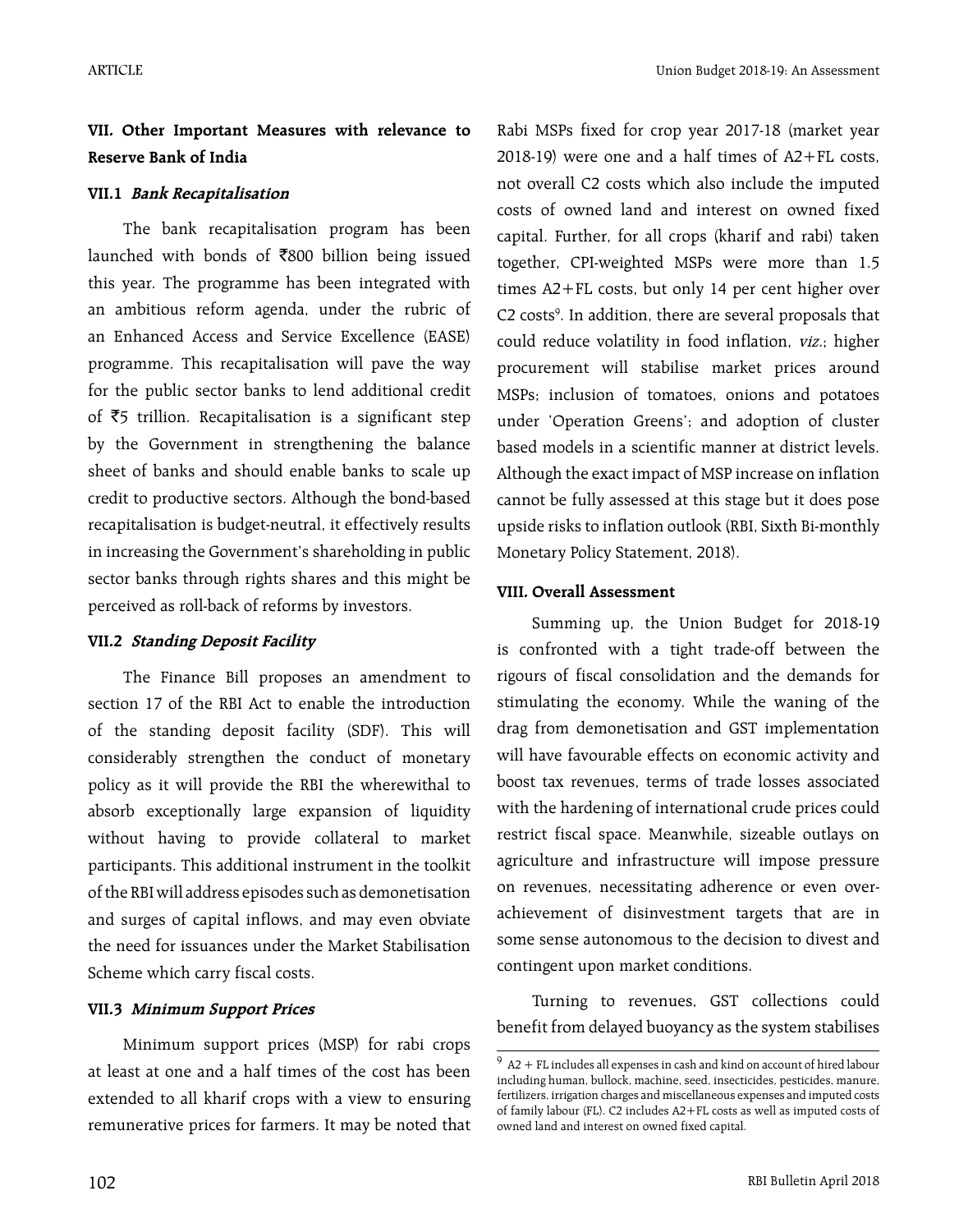and this could encourage further reforms in the form of moving towards a simpler and more equitable rate structure. The increase in customs duties on selected items is essentially a revenue raising effort. On direct taxes, while the proposal to extend the rate of 25 per cent to companies with turnover up to `2.5 billion will entail revenue losses, the benefit to MSMEs from the supportive tax regime could increase buoyancy and compliance. The surge in the number of tax assesses, especially new ones, augurs well for raising the tax-GDP ratio to at least the levels of peers. Against this background, achieving the disinvestment target assumes crucial importance and will warrant a strategic approach that takes advantage of market conditions and investor appetite.

As regards the interaction of the Budget with the financial system, recapitalisation of banks could lend tailwinds to the recent recovery in bank credit and, in turn, support overall growth. The introduction of the Standing Deposit Facility is a big positive for macroeconomic and financial stability.

Finally, the emphasis on the rural economy is welcome and it is a step forward in the vision of doubling farm incomes by 2022 set out by the Government. This would revive rural demand and set the stage for a durable upturn in growth. The push towards digitisation, delivery of Aadhar enabled public services and the focus on employment will make the revival of growth inclusive and equitable.

#### **References**

Akin, Cigdem, Carrasco, B., Mundle, S. and Sen Gupta, A. (2017), "Fiscal Responsibilty and Budget Management Act in India: A Review and Recommendations for Reform". ADB South Asia Working Paper Series. July.

Bornhorst, F., Fedelino, A., Gottschalk, J., and Dobrescu, G. (2011), "When and How to Adjust Beyond the Business Cycle? A Guide to Structural Fiscal Balances".

Technical Notes and Manuals 11/02. Washington DC: International Monetary Fund.

Fedelino, A., Ivanova, A., and Horton, M. A. (2009), "Computing Cyclically Adjusted Balances and Automatic Stabilizers". Technical Notes and Manuals. Washington DC: International Monetary Fund.

Ghosh, S., and Misra, S. (2015), "Quantifying the Cyclically Adjusted Fiscal Stance for India". Macroeconomics and Finance in Emerging Market, 9(7), 1-17.

Girouard, N., and Andre, C. (2005), "Measuring Cyclically Adjusted Budget Balances for OECD Countries", OECD Economics Department Working Paper No. 434.

Government of India. (2017), FRBM Review Committee Report. January.

---------. (2017), Medium-term Expenditure Framework Statement. August.

---------. (2018), Medium Term Fiscal Policy Statement, Union Budget 2018-19. Ministry of Finance, Government of India.

---------. (2018), Press Information Bureau. April 2.

---------. (2018), Press Information Bureau. February 27.

---------. (Various years), Union Budget Documents . Ministry of Finance, Government of India.

International Monetary Fund, (2017), Methodological and Statistical Appendix. Fiscal Monitor: Tackling Inequality. October.

Jain, R., and Kumar, P. (2013), "Size of Government Expenditure Multipliers in India: A Structural VAR Analysis". RBI Working Paper Series. September 18.

Joshi, V. (2017), "India's Economic Reforms: Reflections on the Unfinished Agenda". Fifteenth L. K Jha Memorial lecture. Reserve Bank of India. December 11.

Misra, S., and Trivedi, P. (2016), "Structural Fiscal Balance: An Empirical Investigation for India", RBI Occasional Papers, Vol. 35 and 36 - No. 1 and 2: 2014 and 2015.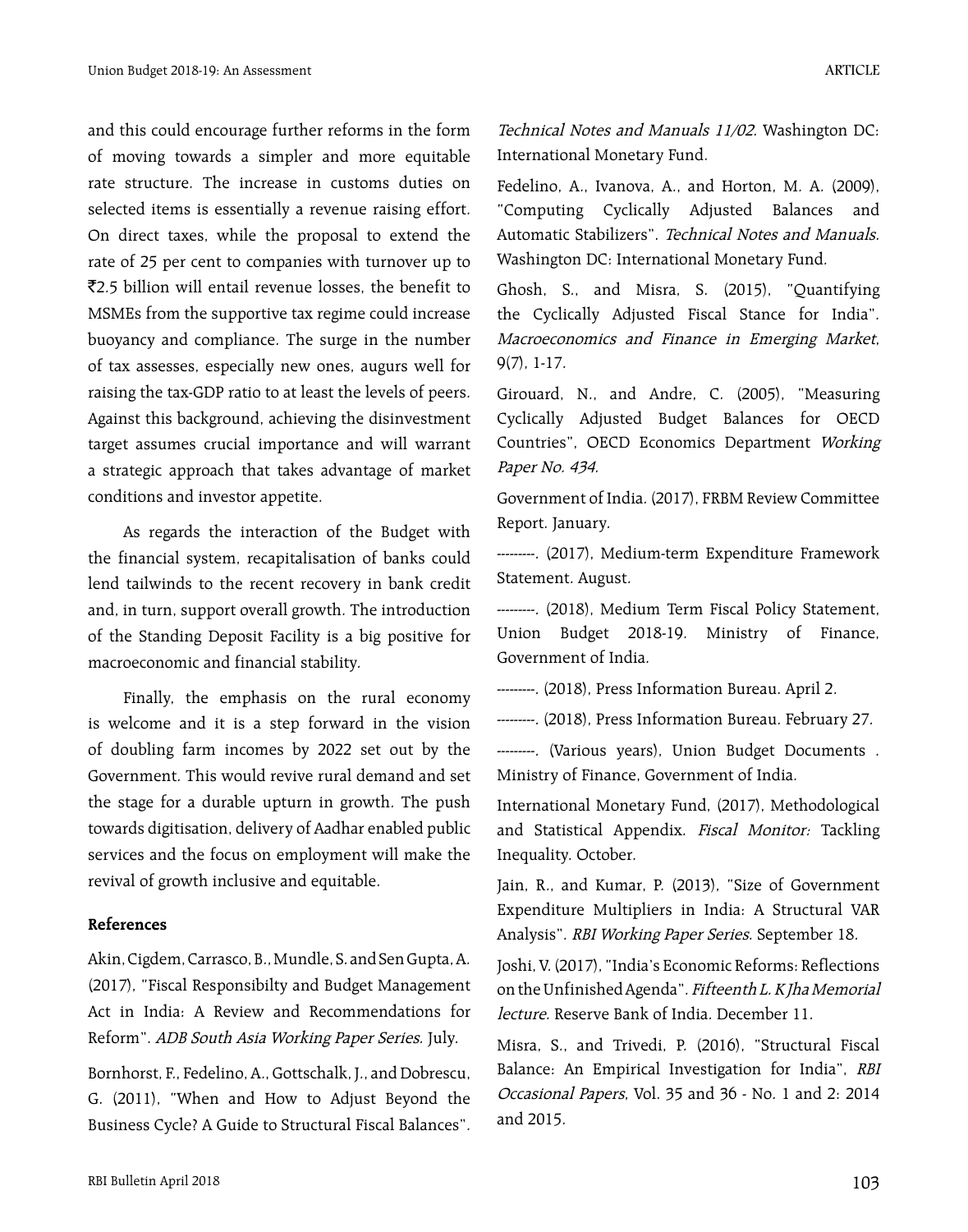Parkyn, O. (2010), "Estimating New Zealand's Structural Budget Balance". New Zealand Treasury Working Paper 10/08.

Reserve Bank of India. (2017), State Finances: A Study of Budgets 2016-17.

--------. (2018), Sixth Bi-monthly Monetary Policy Statement. February 9.

---------. (2018), Monetary Policy Report (MPR). April 5.

---------. (2017), Union Budget 2017-18: An Assessment. May 9.

Sovereign Ratings List. (2018), Retrieved from countryeconomy.com: https://countryeconomy.com/ ratings. February 2.

Turner, D. (2006), "Should Measures of Fiscal Stance be Adjusted for Terms of Trade Effects". Economics Department Working Paper, No. 519.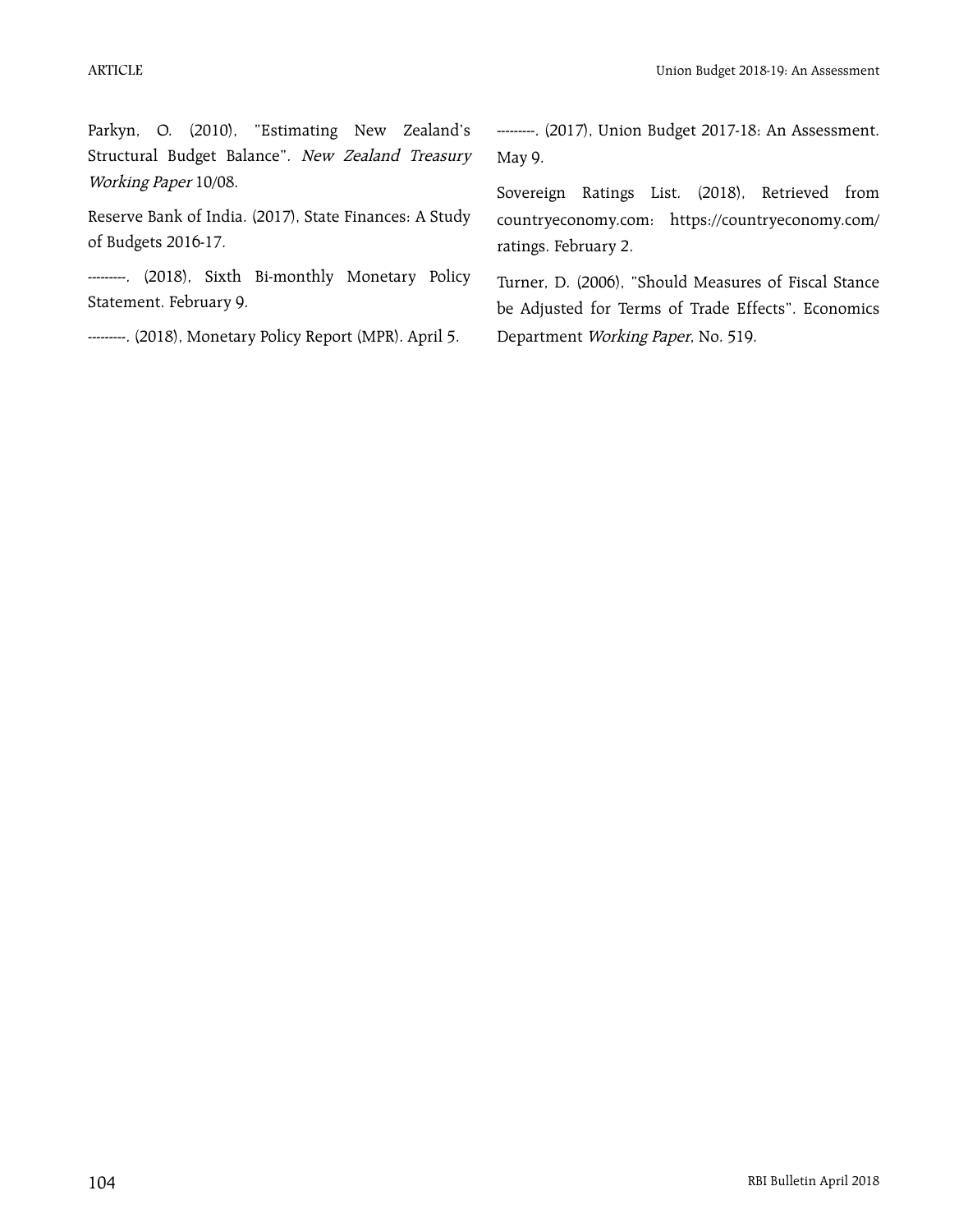## **Annex I**

## **Key Policy Initiatives**

**Agriculture and social sectors:** Budget speech emphasizes the government's commitment to doubling farmers' income. Budget proposes to launch new schemes or extend existing schemes in agriculture and social sectors. Important measures are as follows:

- **Minimum Support Price (MSP) and Operation Green:** Minimum support prices (MSP) for rabi crops at least at one and a half times of the cost has been extended to all kharif crops with a view to ensuring remunerative prices for farmers.
- **Irrigation:** Augmented the scope of Long Term Irrigation Fund already set up in NABARD. Ground water irrigation scheme under Prime Minister Krishi Sinchai Yojna- Har Khet ko Pani will be taken up in 96 deprived irrigation districts where less than 30 percent of the land holdings gets assured irrigation presently. An amount of `26 billion has been allocated for the purpose.
- • **Rural livelihood and housing:** Establish a dedicated Affordable Housing Fund (AHF) in National Housing Bank, funded from priority sector lending shortfall and fully serviced bonds authorized by the Government of India; Substantially increase allocation of National Rural Livelihood Mission.
- Health and Social Protection: The budget announced a flagship National Health Protection Scheme providing coverage for secondary and tertiary care hospitalization upto 5 lakh rupees per family per year for 10 crore poor and vulnerable families. The budget highlights that this will be the world's largest government funded health care programme.
- **Education:** To improve the quality of education, the budget proposes training of 13 lakh untrained

teachers; increasing digital intensity in education and moving gradually from "blackboard to digital board", setting up Ekalavya schools for tribal students on par with Navodaya Vidyalayas. It proposes stepping up investments in research and related infrastructure by an initiative called **RISE** (Revitalising Infrastructure and Systems in Education) with a total investment of  $\bar{\tau}$ 1,000 billion in the next four years.

**Infrastructure and MSMEs:** Important measures pertaining to infrastructure and MSMEs include the following:

- **Tourism:** Tourist amenities at 100 Adarsh monuments of the Archaeological Survey of India will be upgraded. Ten prominent tourist sites will be developed into Iconic Tourism destinations by following a holistic approach.
- **Highways:** To raise equity from the market for its mature road assets, NHAI will consider organizing its road assets into Special Purpose Vehicles and use innovative monetizing structures like Toll, Operate and Transfer (TOT) and Infrastructure Investment Funds (InvITs).
- Railways: Railways' Capex for the year 2018-19 has been pegged at  $\overline{\xi}$ 1485 billion primarily for capacity creation - 18,000 kilometers of doubling, third and fourth line works and 5000 kilometers of gauge conversion.
- **Aviation:** New initiative NABH-Nirman to expand airport capacity more than five times to handle a billion trips per year.
- • **Information Technology and Digital India:** NITI Aayog will initiate a national program to direct our efforts in the area of artificial intelligence, including research and development of its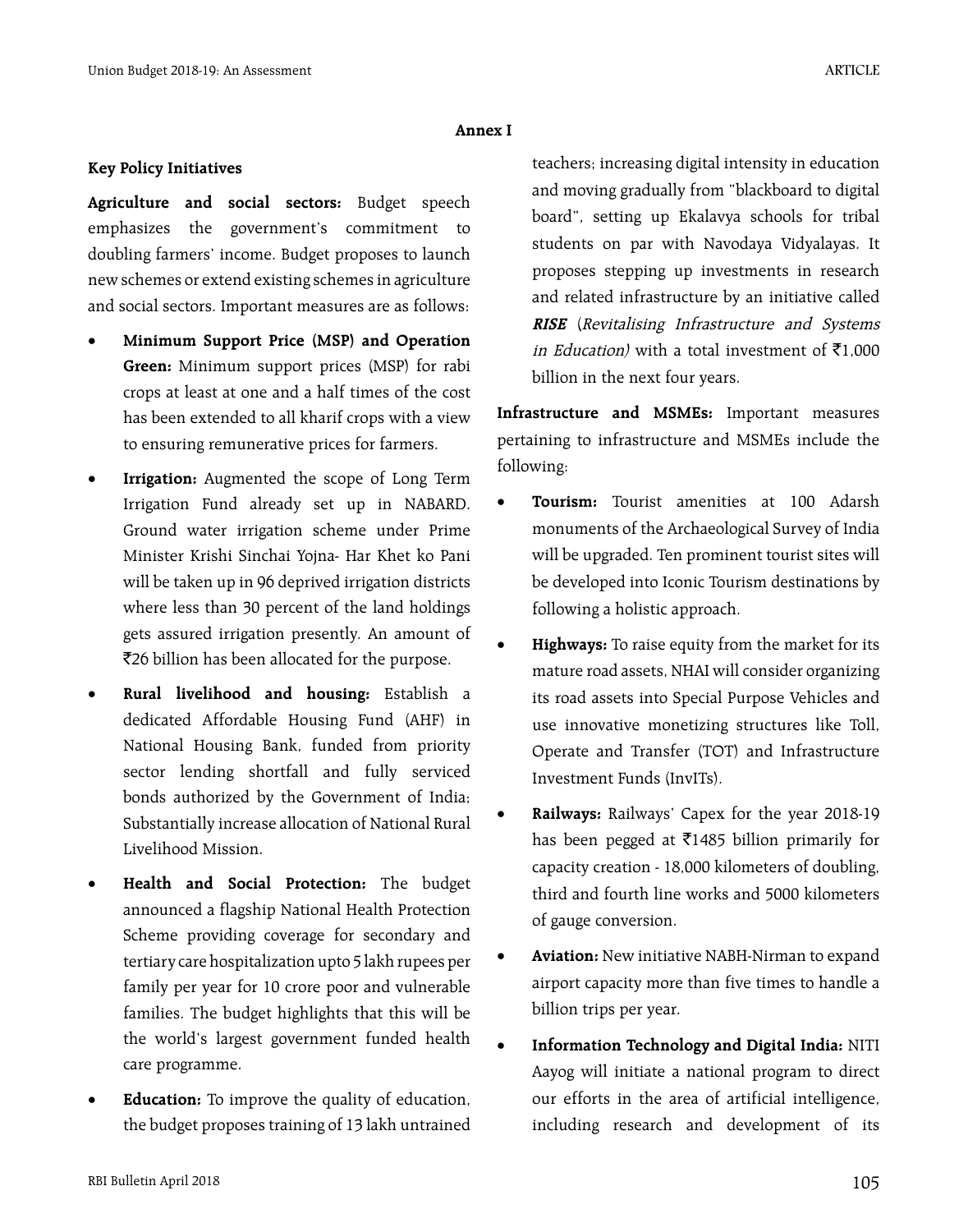applications. Digital India program allocation doubled to ₹30.7 billion in 2018-19. ₹100 billion for creation and augmentation of telecom infrastructure.

• **Medium, Small and Micro Enterprises (MSMEs):** Leverage financial information database for improving MSME financing leveraging on increased formalization of MSMEs due to demonetization and GST. The budget also proposes to onboard public sector banks and corporates on Trade Electronic Receivable Discounting System (TReDS) platform and link this with GSTN.

# **Building Institutions and Improving Public Service Delivery:**

- The Government will bring out an industry friendly 'Defence Production Policy 2018' to promote domestic production by public sector, private sector and MSMEs. Measures will be undertaken to develop two defense industrial production corridors.
- Evolve a scheme to assign unique ID for enterprises (along the lines of Aadhar for individuals).
- Develop a National Logistics Portal as a single window online marketplace for all stakeholders.
- Capital of the Food Corporation of India will be restructured to enhance equity and to raise long-term debt for meeting its standing working capital requirement
- It is proposed to allow strong Regional Rural Banks to raise capital from the market to enable them increase their credit to rural economy.
- To promote gold as an asset class, Gold Monetization Scheme will be revamped to enable people to open a hassle-free Gold Deposit Account.

The Government will review existing guidelines and processes and bring out a coherent and integrated Outward Direct Investment (ODI) policy

## **Financial sector:**

- **Bank Recapitalisation:** The bank recapitalisation program has been launched with bonds of  $\bar{\tau}$  800 billion being issued this year. The programme has been integrated with an ambitious reform agenda, under the rubric of an Enhanced Access and Service Excellence (EASE) programme.
- **Bond markets**: The Government announced that SEBI will consider mandating, beginning with large Corporates, to meet about one-fourth of their financing needs from the bond market. Rating requirement for bond issue will move from 'AA' to 'A' grade. The Government will also undertake reform measures with respect to stamp duty regime on financial securities transactions in consultation with the States and make necessary amendments the Indian Stamp Act. These steps have potential benefits (positives) for the bond markets.
- Amendment of RBI Act to enable Standing **Deposit Facility:** The Finance Bill proposes an amendment to section 17 of the RBI Act to enable the introduction of the standing deposit facility (SDF).
- The Government will establish a unified authority for regulating all financial services in International Finance Service Centers (IFSCs) in India.
- The Government does not consider cryptocurrencies as legal tender or coin and will take all measures to eliminate use of these crypto-assets in financing illegitimate activities or as part of the payment system.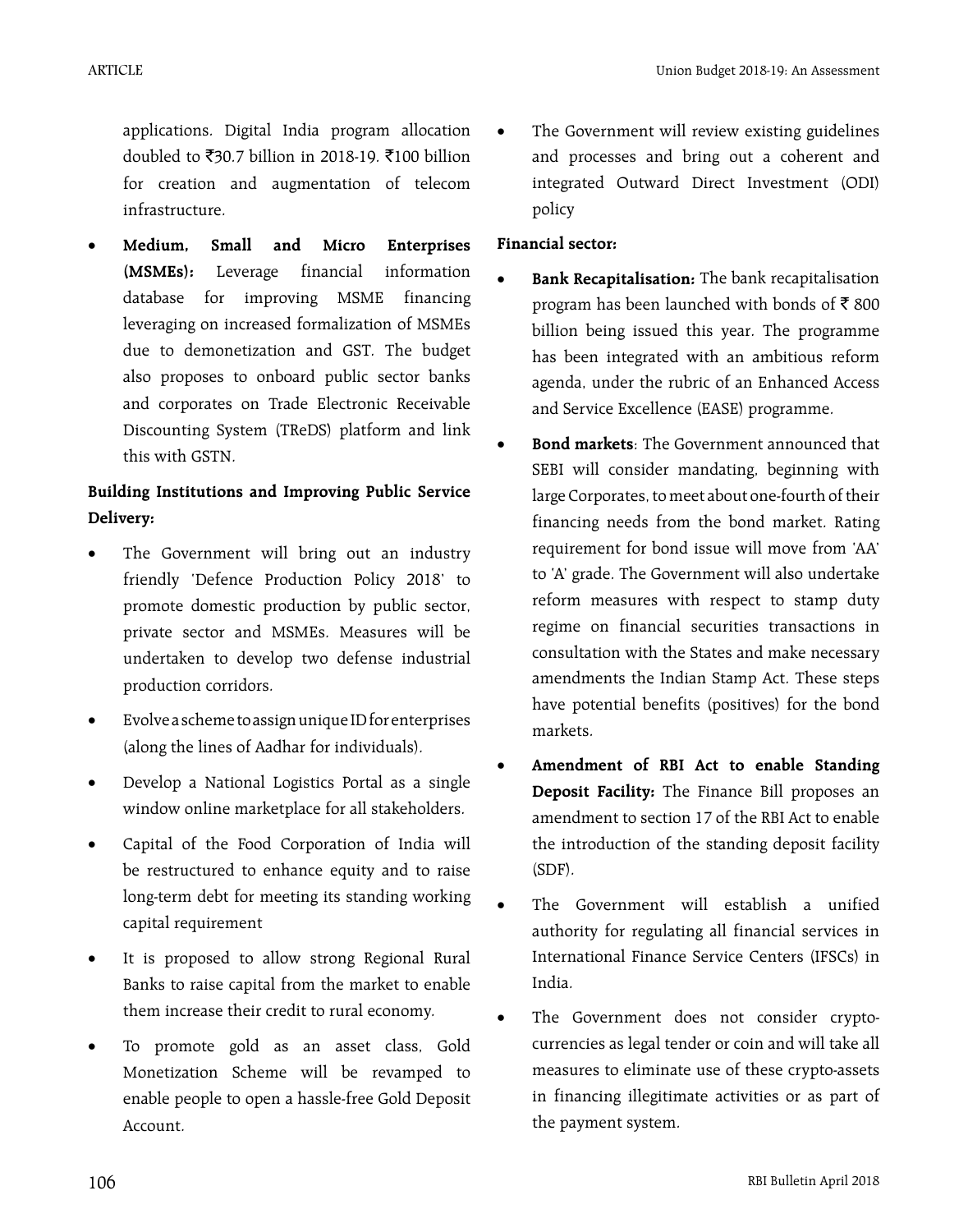## **Tax Proposals:**

- Long term capital gains (LTCG): Currently, long term capital gains (LTCG) arising from transfer of listed equity shares, units of equity oriented fund and unit of a business trust are exempt from tax. The budget proposes to tax long-term capital gains exceeding  $\bar{\tau}$  1 lakh at the rate of 10 per cent without allowing the benefit of any indexation. All gains up to 31st January, 2018, however, will be grandfathered. The gains from equity shares held up to one year will continue to be taxed at the rate of 15 per cent on short capital gains. The budget proposed to introduce a tax on distributed income by equity oriented mutual fund at the rate of 10 per cent to provide a level playing field across growth oriented funds and dividend distributing funds.
- **Reduction in tax rate:** Tax rate has been reduced to 25 per cent for companies who have a reported turnover of up to  $\bar{\mathfrak{Z}}2.5$  billion in 2016-17.
- • **Increase in customs duty to incentivise 'Make in India' initiatives:** In a departure from recent policy to reduce customs duty, the budget announced undertaking an increase in customs duty to incentivize domestic value addition in certain sectors, like food processing, electronics, auto components, footwear and furniture.
- **Excise duty:** Road and infrastructure cess on petrol and diesel increased from  $\bar{z}$ 6 per litre to ₹8 per litre. Adjustment is made on basic excise duty (decrease of  $\bar{z}$ 2 per litre) on these items so that the net impact is nil.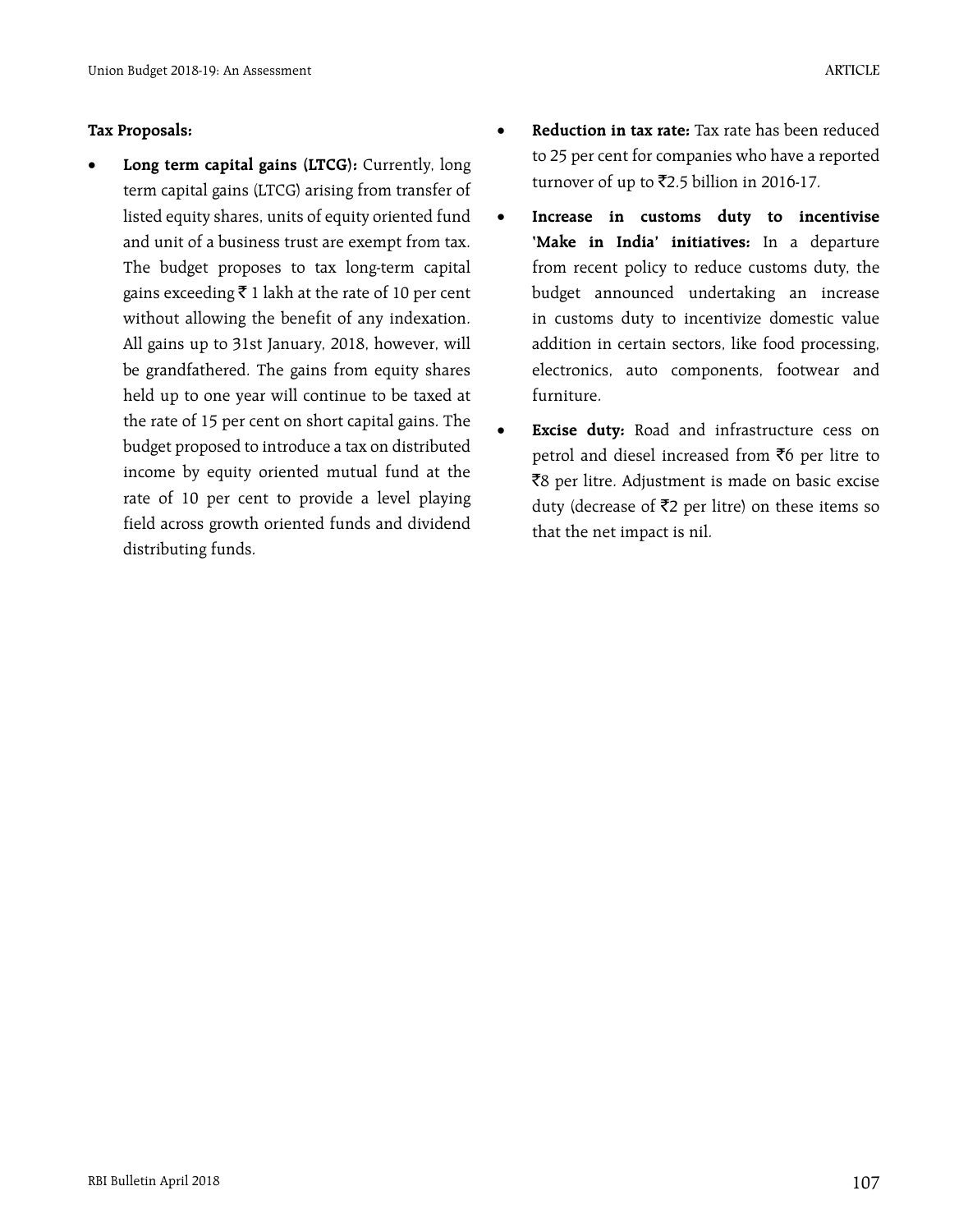## **Annex II**





**Note:** GFD, here, refers to negative of 'overall balance' as defined in IMF Fiscal Monitor. **Source:** Fiscal Monitor (IMF, October 2017) and authors' Calculation.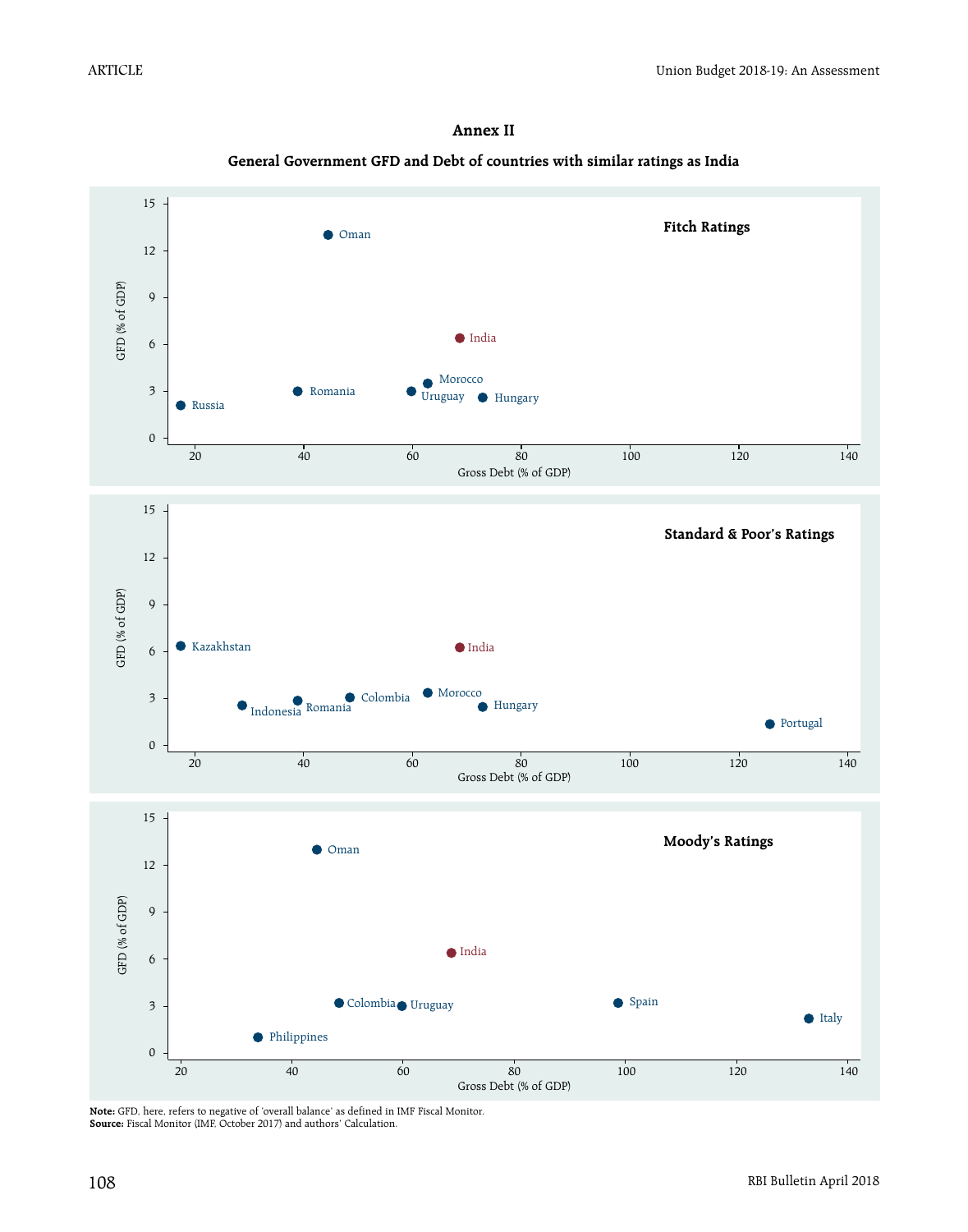L.

| General Government Overall Balance (per cent of GDP) |               |               |               |  |  |  |  |
|------------------------------------------------------|---------------|---------------|---------------|--|--|--|--|
| Serial No.                                           | Country       | 2016          | 2017          |  |  |  |  |
| Latin America                                        |               |               |               |  |  |  |  |
| 1.                                                   | Argentina     | $-5.8$        | $-6.6$        |  |  |  |  |
| 2.                                                   | <b>Brazil</b> | $-9.0$        | $-9.2$        |  |  |  |  |
| $\overline{3}$ .                                     | Chile         | $-2.9$        | $-3.1$        |  |  |  |  |
| 4.                                                   | Colombia      | $-3.0$        | $-3.2$        |  |  |  |  |
| 5.                                                   | Mexico        | $-2.8$        | $-1.4$        |  |  |  |  |
| 6.                                                   | Uruguay       | $-4.0$        | $-3.0$        |  |  |  |  |
| 7.                                                   | Venezuela     | $-17.8$       | $-18.5$       |  |  |  |  |
| Africa and Middle East                               |               |               |               |  |  |  |  |
| 8.                                                   | Egypt         | $-10.9$       | $-9.5$        |  |  |  |  |
| 9.                                                   | Saudi Arabia  | $-17.2$       | $-8.6$        |  |  |  |  |
| 10.                                                  | South Africa  | $-4.0$        | $-4.5$        |  |  |  |  |
| Asia                                                 |               |               |               |  |  |  |  |
| 11.                                                  | China         | $-3.7$        | $-3.7$        |  |  |  |  |
| 12.                                                  | India*        | $-7.1$        | $-5.9$        |  |  |  |  |
| 13.                                                  | Indonesia     | $-2.5$        | $-2.7$        |  |  |  |  |
| 14.                                                  | Malaysia      | $-3.0$        | $-3.0$        |  |  |  |  |
| 15.                                                  | Philippines   | $-0.4$        | $\text{-}1.0$ |  |  |  |  |
| 16.                                                  | Sri Lanka     | $-5.4$        | $-5.2$        |  |  |  |  |
| 17.                                                  | Thailand      | 0.6           | $-1.4$        |  |  |  |  |
| Europe                                               |               |               |               |  |  |  |  |
| 18.                                                  | Hungary       | $\text{-}1.8$ | $-2.6$        |  |  |  |  |
| 19.                                                  | Poland        | $-2.4$        | $-2.7$        |  |  |  |  |
| 20.                                                  | Romania       | $-2.4$        | $-3.0$        |  |  |  |  |
| 21.                                                  | Russia        | $-3.7$        | $-2.1$        |  |  |  |  |
| 22.                                                  | Turkey        | $-2.3$        | $-3.2$        |  |  |  |  |

## **Annex III**

#### **General Government Overall Balance of Emerging Market Economies**

**\*:** RBI internal staff calculation (data for 2016 is based on Revised Estimates and for 2017 is based on Budget estimates, respectively of 29 states and Union Government).

**Source**: International Monetary Fund, Fiscal Monitor, October 2017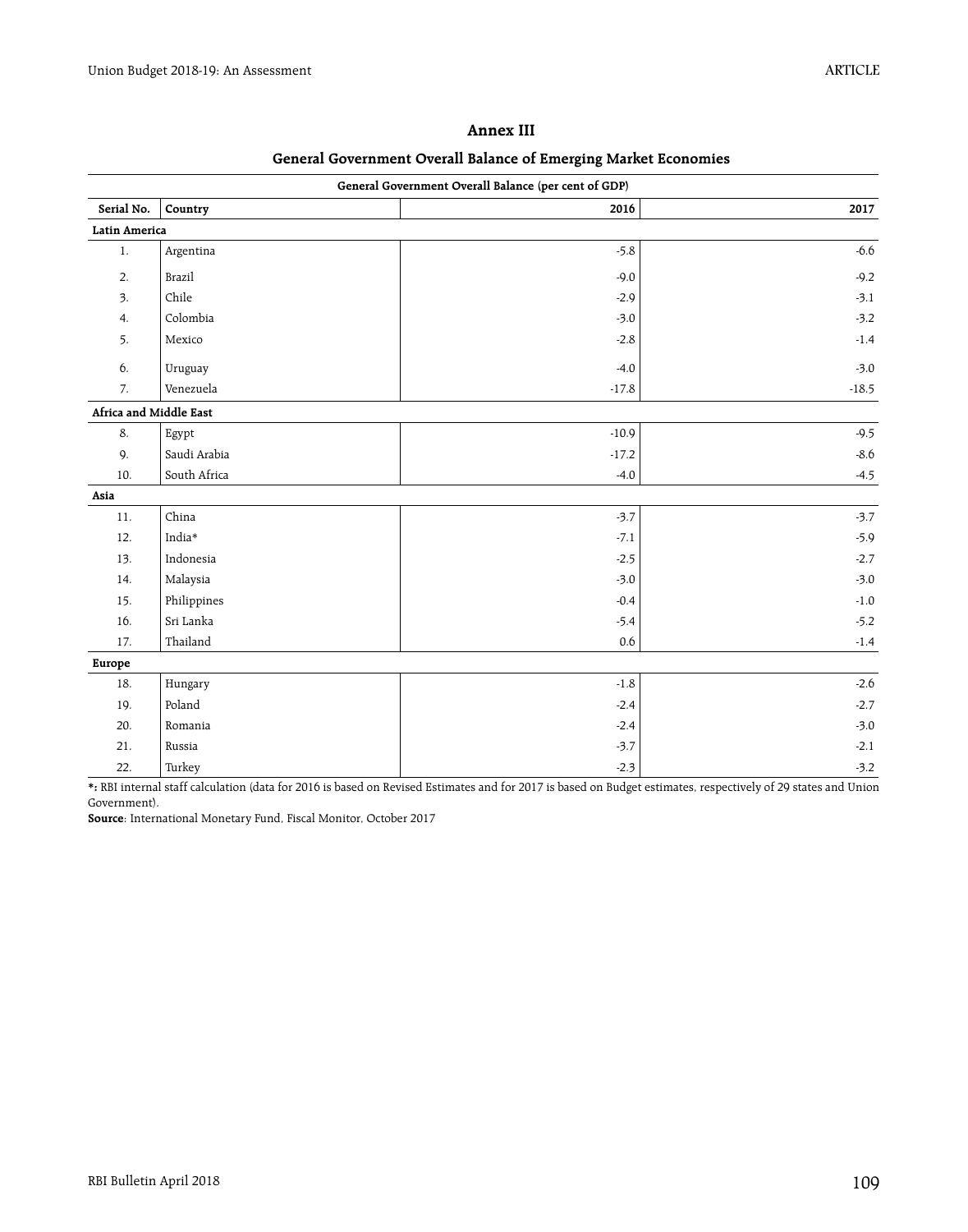| Annex IV |  |
|----------|--|
|----------|--|

| <b>Tax Revenues</b> |                                         |                   |      |      |                                         |          |  |  |  |
|---------------------|-----------------------------------------|-------------------|------|------|-----------------------------------------|----------|--|--|--|
|                     |                                         | As percent of GDP |      |      | Growth (%)                              |          |  |  |  |
|                     | 2017-18 (RE)<br>2018-19 (BE)<br>2016-17 |                   |      |      | 2016-17<br>2017-18 (RE)<br>2018-19 (BE) |          |  |  |  |
|                     |                                         | 3                 | 4    |      | 0.                                      |          |  |  |  |
| Corporation Tax     | 3.2                                     | 3.4               | 3.3  | 7.0  | 16.3                                    | 10.2     |  |  |  |
| Tax on Income       | 2.4                                     | 2.6               | 2.8  | 26.8 | 21.0                                    | 19.9     |  |  |  |
| Customs Duty        | 1.5                                     | 0.8               | 0.6  | 7.1  | $-40.0$                                 | $-16.8$  |  |  |  |
| Union Excise Duty   | 2.5                                     | 1.7               | 1.4  | 32.5 | $-27.4$                                 | $-6.3$   |  |  |  |
| Service Tax         | 1.7                                     | 0.5               | 0.0  | 20.4 | $-68.8$                                 | $-100.0$ |  |  |  |
| Gross Tax Revenue   | 11.2                                    | 11.6              | 12.1 | 17.9 | 13.4                                    | 16.7     |  |  |  |